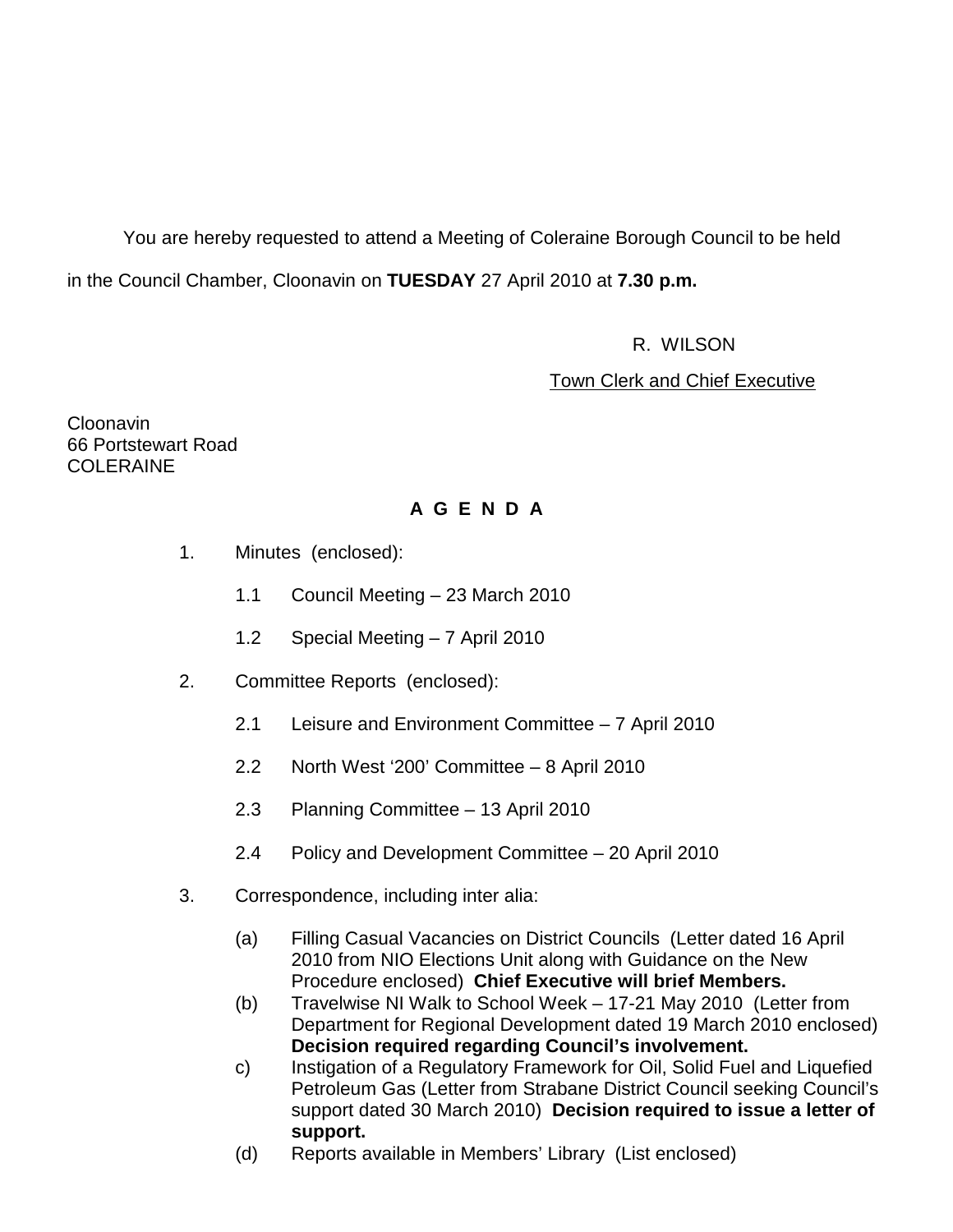- 4. Consultation List (enclosed)
- 5. Documents for Sealing

# **Enclosed for Information:**

- (a) Gaeltacht Quarter Annual Conference 2010 "The Destiny Decade 100 Years On" – Friday 14 May at Coláiste Feirste, Belfast (Letter from Forbairt Feirste dated 16 March 2010 enclosed) **For further details contact Principal Administrative Officer.**
- (b) Annual Conference of the Isles 2010 27 & 28 May 2010 at Slieve Donard Hotel, Newcastle (Letter from Chartered Institute of Housing In Northern Ireland dated April 2010 enclosed) **For further details contact Principal Administrative Officer.**
- (c) Letter from Northern Ireland Mail Centre dated 29 March 2010 regarding the modernisation of their business
- (d) Letter from Northern Ireland Office Policing Policy & Strategy Division together with Government Response to consultation document, the renewal order and explanatory memorandum received 30 March 2010 regarding the Police (Northern Ireland) Act 2000 (Renewal of Temporary Provisions) Order 2010
- (e) Letter from The Somme Association received 7 April 2010 regarding the recent trip to Gallipoli and notification of further events that are arranged throughout the year
- (f) OFMDFM Central Appointments Unit News Sheet 'All Aboard' Issue 11, March 2010
- (g) NILGA Information

To: Each Member of Council 23 April 2010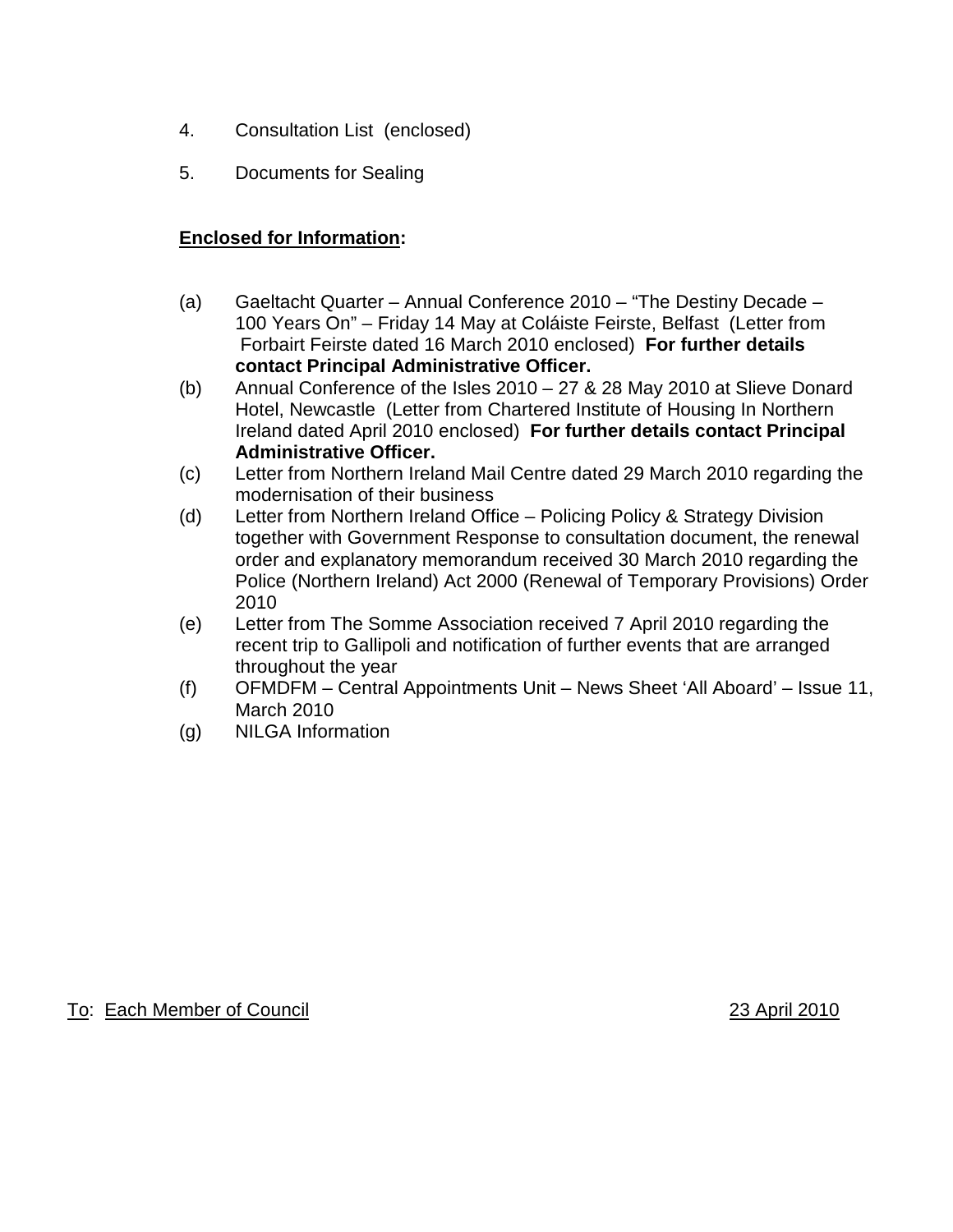### **COUNCIL MEETING**

# **23rd March, 2010.**

| <u> Present:</u>           | The Mayor, Councillor S. Gilkinson, in the Chair                                                                                                                           |                                                                                                                              |
|----------------------------|----------------------------------------------------------------------------------------------------------------------------------------------------------------------------|------------------------------------------------------------------------------------------------------------------------------|
|                            | The Deputy Mayor, Councillor W. A. King                                                                                                                                    |                                                                                                                              |
|                            | <b>Aldermen</b>                                                                                                                                                            |                                                                                                                              |
|                            | E. T. Black (Mrs.)<br>W. T. Creelman                                                                                                                                       | D. McClarty<br>W. J. McClure                                                                                                 |
|                            | <b>Councillors</b>                                                                                                                                                         |                                                                                                                              |
|                            | C. S. Alexander (Ms.)<br>D. D. Barbour<br>J. M. Bradley<br>O. M. Church (Mrs.)<br>A. S. Cole<br>J. J. Dallat<br>T. J. Deans<br>E. P. Fielding (Mrs.)                       | <b>B.</b> Fitzpatrick<br>D. Harding<br>N. F. Hillis<br><b>B.</b> Leonard<br>G. McLaughlin<br>R. A. McPherson<br>A. McQuillan |
| Officers in<br>Attendance: | Town Clerk and Chief Executive, Director of Corporate<br>Services, Director of Technical Services, Director of<br>Environmental Health Acting Director of Leisure Services |                                                                                                                              |

Environmental Health, Acting Director of Leisure Services (Items 1.0 – 10.0), Head of Development Services, Head of Performance Policy and Governance, Portrush Regeneration Manager (Item 1.0), Senior Technical Officer and Administrative Assistant

**Apology:** Alderman Mrs. Hickey

### **1.0 WEST BAY ENVIRONMENTAL IMPROVEMENT SCHEME**

Mr. Alan Jeffers, Portrush Regeneration Manager, outlined the background to the West Bay Environmental Improvement Scheme and introduced Mr. Andrew Haley, The Paul Hogarth Company, to the meeting.

Mr. Haley updated Council on the outline design for this scheme including key features, proposed materials and conceptual ideas.

During a period of discussion, Mr. Haley elaborated on various issues and Members welcomed the proposals presented for the scheme.

Mr. Haley then withdrew from the meeting.

#### **2.0 CONDOLENCES**

The Mayor paid tribute to the late Mrs. Marie McAlister as a former Councillor and personal family friend, and offered condolences to her husband and extended family circle.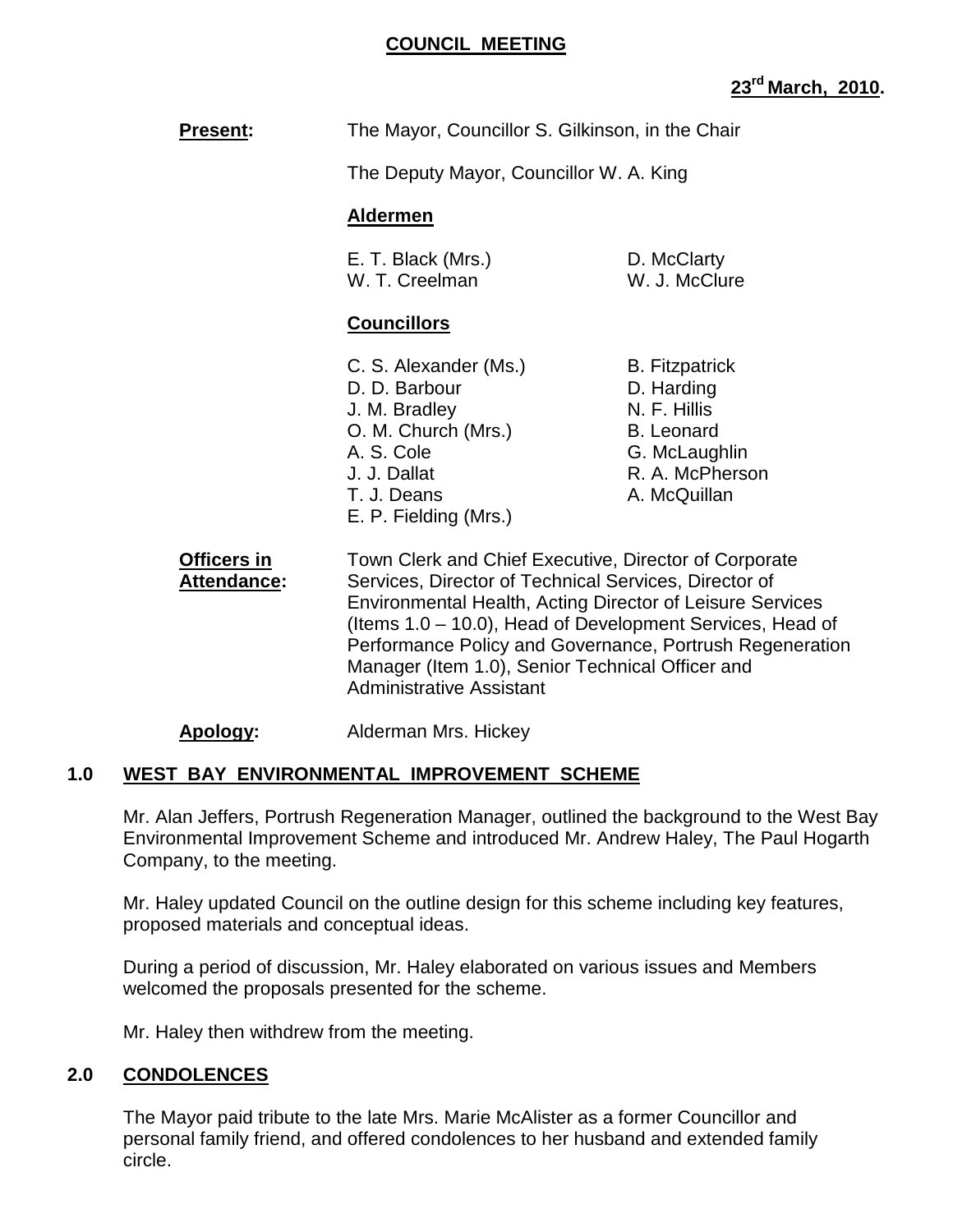### **3.0 CHARITY CONCERT**

The Mayor notified Council that the Charity Concert in aid of Africare and Dorcas Ministries to be held on 25<sup>th</sup> March, 2010, had been cancelled due to the death of a family member of the concert organiser, Ms. Mamie Shiels. It was hoped to reschedule the concert at a future date.

#### **4.0 MINUTES**

The Minutes of the Council Meeting of 23<sup>rd</sup> February, 2010; Special Meeting of 23<sup>rd</sup> February, 2010; and Special Meeting of  $2^{nd}$  March, 2010 were confirmed and signed.

### **5.0 COMMITTEE REPORTS**

#### **5.1 Leisure and Environment Committee**

 The Chairman, Councillor Cole, moved the adoption of the Leisure and Environment Committee Report; this was duly seconded by Alderman Creelman and agreed.

### **5.2 Planning Committee**

 The Chairman, Councillor McLaughlin, moved the adoption of the Planning Committee Report; this was duly seconded by Alderman McClure and agreed.

#### **5.3 Policy and Development Committee**

 The Chairman, Councillor Barbour, moved the adoption of the Policy and Development Committee Report; this was duly seconded by Alderman McClure.

Matters arising:

#### 5.3.1 North East Partnership

Consideration was given to recommendations previously presented at the Policy and Development Committee on 16<sup>th</sup> March, 2010.

On a request for appointment of two Members to the proposed Joint Committee, the following nominations were proposed:

- Councillor McLaughlin proposed by Councillor Dallat and seconded by Councillor Fitzpatrick.
- Councillor Barbour proposed by Councillor Hillis and seconded by Councillor Dallat.
- Councillor Cole proposed by Councillor Deans and seconded by Alderman McClarty.

 As a result of a paper vote, Councillor McLaughlin received 11 votes; Councillor Barbour received 19 votes; and Councillor Cole received 10 votes.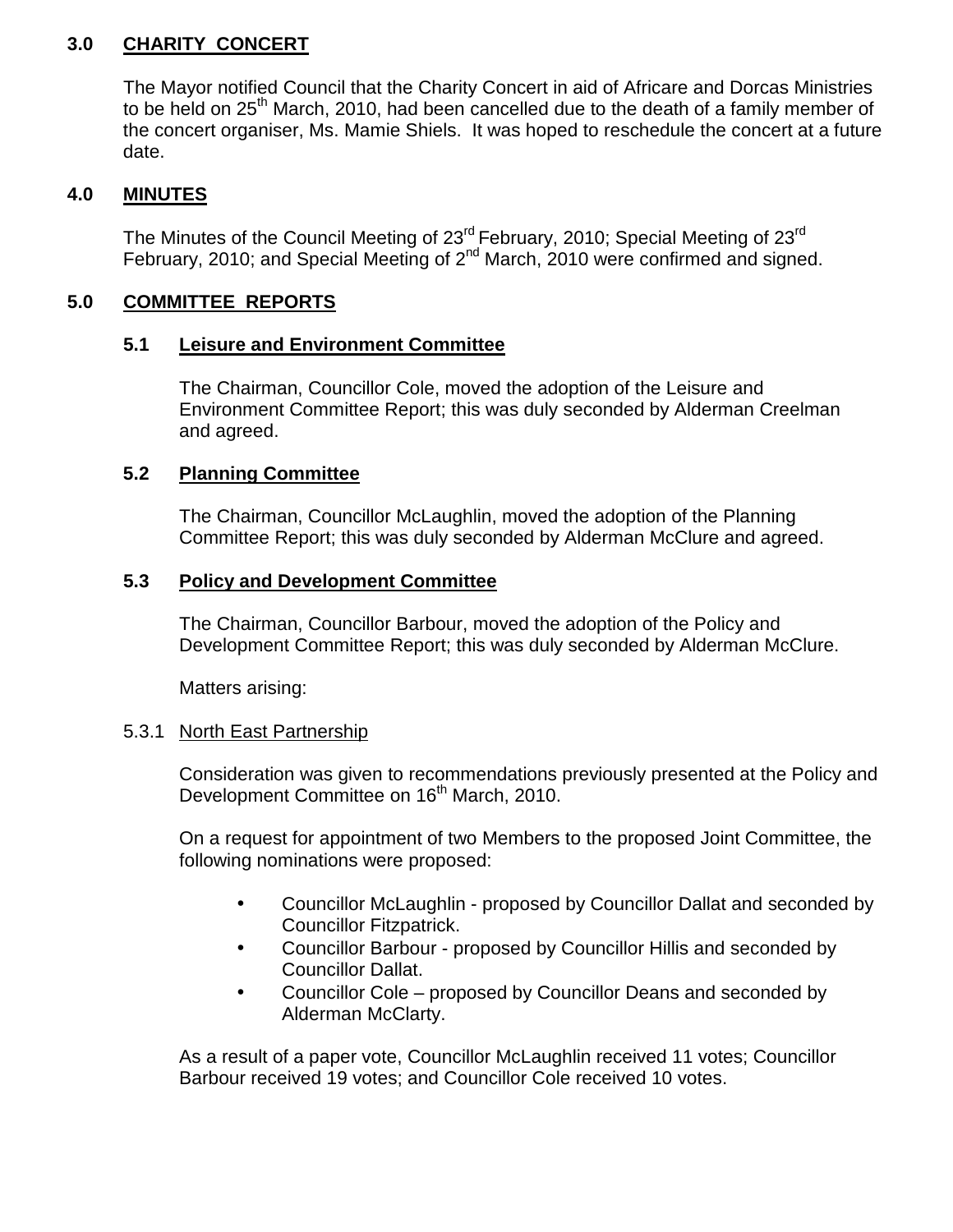# **Agreed:**

- 1. That Council agrees to the proposal to establish a Joint Council Committee, without Body Corporate status, based on the Terms of Agreement for the governance of the North East Partnership supplied, subject to each of the other seven member Councils confirming their acceptance of the arrangements.
- 2. That Councillors Barbour and McLaughlin be nominated to the proposed Joint Committee.
- 3. That Council agrees an annual contribution to the North East Partnership of £2,500 for the period of the programme.

The Committee Report was agreed subject to the amendments.

# **6.0 ENTERTAINMENT LICENCE - GARVAGH SPORTS AND SOCIAL CLUB**

Members noted that Officers had now met with the applicant and objectors in this case and that agreement had been reached in the form of a series of special conditions to be attached to the pending Entertainment Licence.

 Consideration was then given to the application for Renewal of an Entertainment Licence from Mr. B. Smith.

Days and times on which it is intended to provide entertainment:

 Monday – Saturday: 6.30 pm – 10.30 pm Sunday: 6.30 pm – 10.30 pm With premises being vacated by 11.00 pm

### **Agreed:**

 That the Entertainment Licence be renewed subject to compliance with any recommendations made by the NI Fire and Rescue Service and Council's Licensing Department inclusive of the following special conditions:

- Entrance to the club must be via a newly constructed entrance leading from Main Street Garvagh through a lobby to the new lounge. The new entrance must be provided within two months from the date of issue of this licence.
- Existing alleyway to be used as an emergency escape route only when entertainment is being provided.
- All gates, emergency escape routes, to be unlocked and available at all times when entertainment is being provided.
- Legal proof as to the use of existing alleyway as a right of way by the club must be submitted to Council prior to the issue of this Licence.
- Provide a management system which will control the entering and exit of patrons from the premises onto Main Street Garvagh and will also instil responsible behaviour of patrons using the premises.
- Management Systems must be approved by Council's Licensing Department prior to the issuing of this Licence.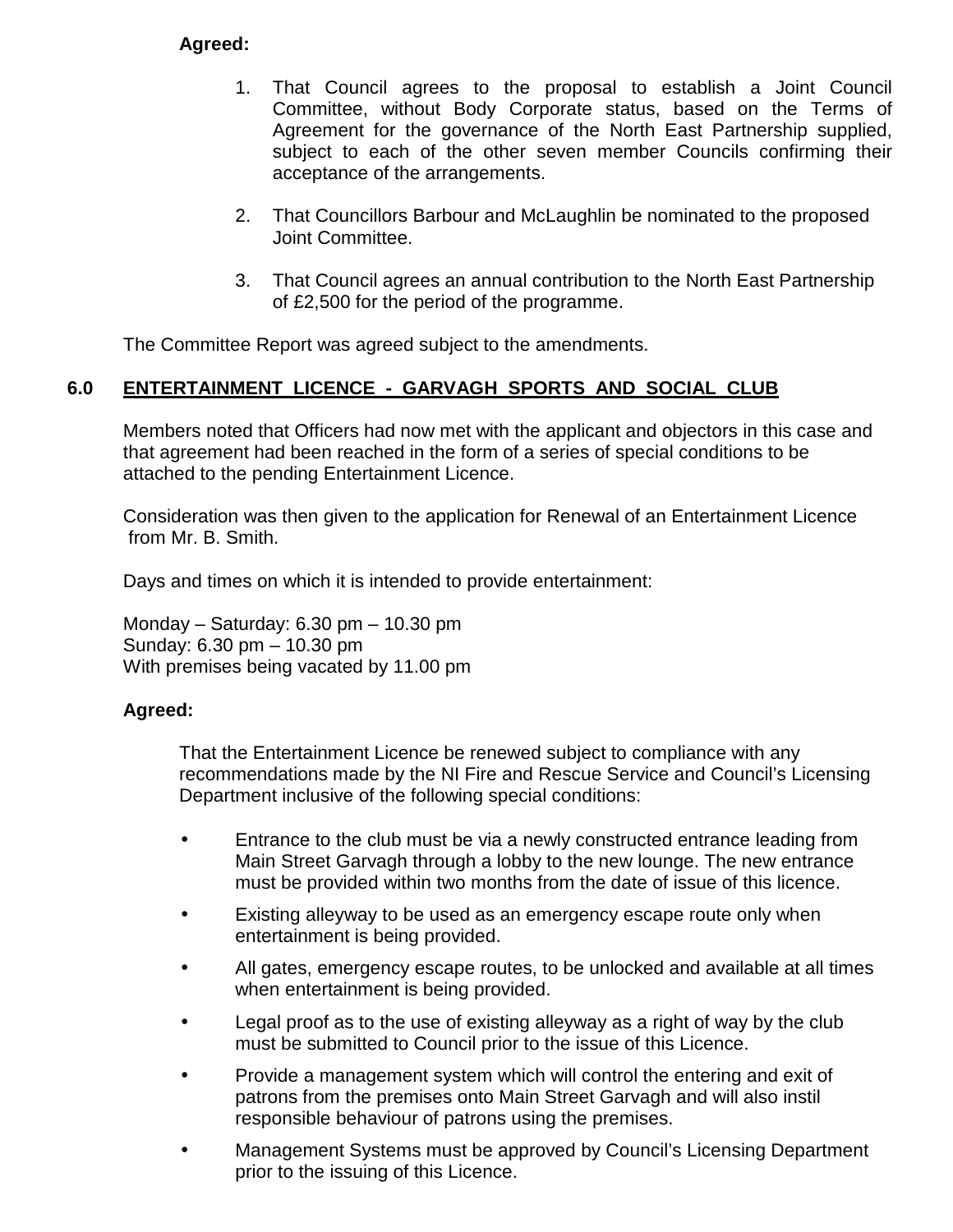- Provide and maintain a noise limiting device at the required setting as agreed by Council's Environmental Health Department.
- All requirements as contained within Nightsafe Coleraine Code of Best Practice.
- All door supervisors employed must be licensed with a scheme recognised by Coleraine Borough Council.
- This licence will be for a period of six months from the date of issue.

# **7.0 NILGA**

Read emails received from NILGA on 23<sup>rd</sup> March, 2010 viz:

### **7.1 Management and Monitoring of Engagement with NILGA**

At the NILGA Executive meeting held on  $12<sup>th</sup>$  February, 2010, consideration was given to a request that councils be permitted to nominate substitutes to attend meetings in the absence of nominated NILGA representatives. It was agreed that substitutes could be nominated by councils to attend NILGA meetings, regardless of party affiliation.

### **7.2 Autism Bill**

At the NILGA Executive meeting held on  $12<sup>th</sup>$  March, 2010 it was agreed that NILGA should write to all local councils to inform them of NILGA's support for the development and establishment of an Autism Bill in Northern Ireland. NILGA had also written to Dr. Michael McBride, Chief Medical Officer, and had engaged with representatives from Autism NI to progress this matter.

In response to requests, the emails would be circulated to Members.

### **8.0 DOCUMENTS TABLED**

 Members noted the list of documents which had been made available in the Members' Library (previously supplied).

#### **9.0 CONSULTATION LIST**

Details of consultation documents received were noted (previously supplied).

 Any member who wished to make a response was asked to contact the Head of Performance Policy and Governance before the due date for comments as detailed in the report.

### **10.0 DOCUMENTS FOR SEALING**

Resolved:

That the following documents be sealed:

1. Deed of Dedication Council and DRD – Cycle Path/Road Widening Scheme at Strand Road and Hanover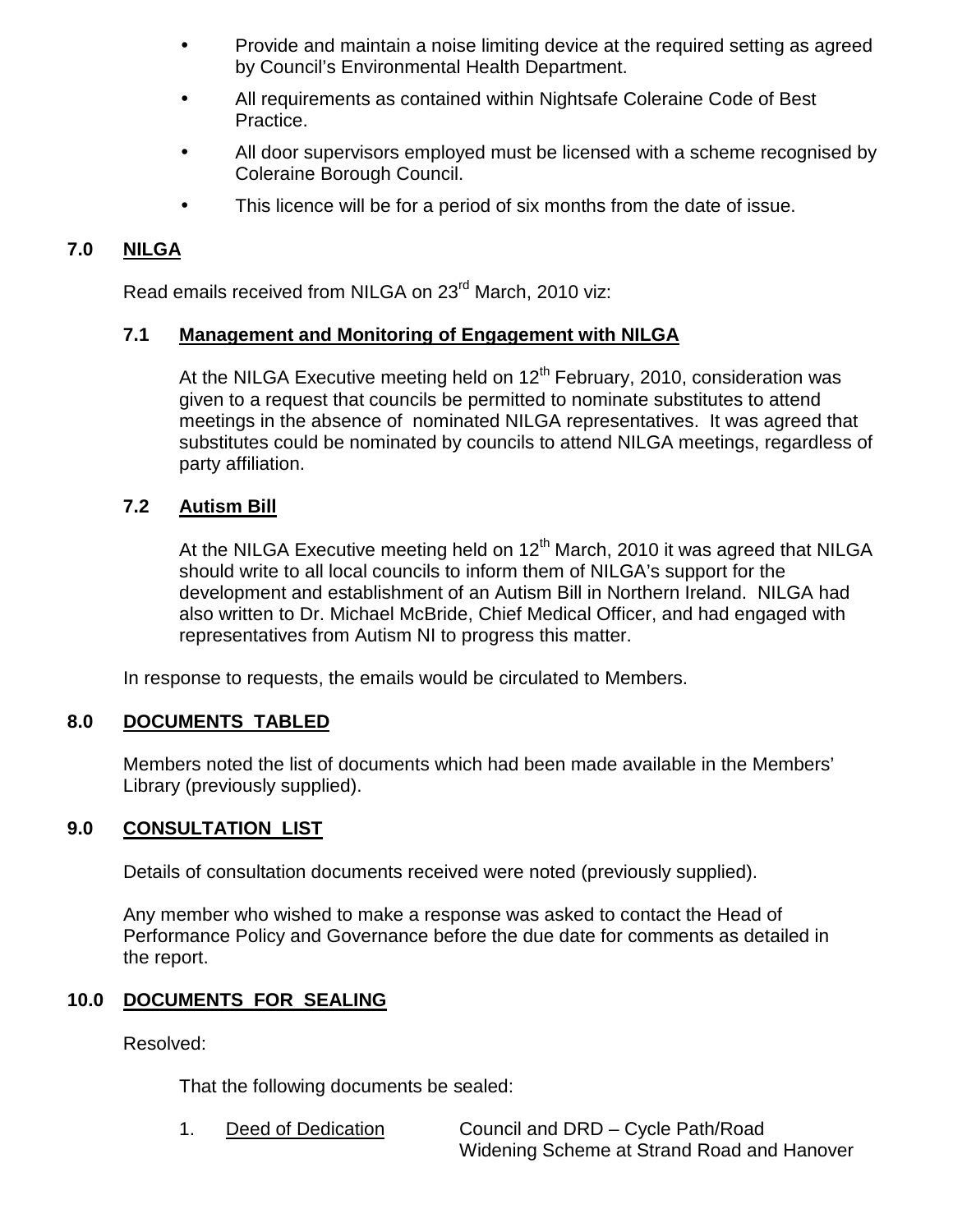Place, Coleraine.

2. Cemetery Titles Grant of Right of Burial - Deeds Register Nos. 3620 – 3627 inclusive.

| Agherton           |   |
|--------------------|---|
| <b>Ballywillan</b> | 3 |
| Coleraine          | 5 |
| Kilrea             |   |
| Portstewart        |   |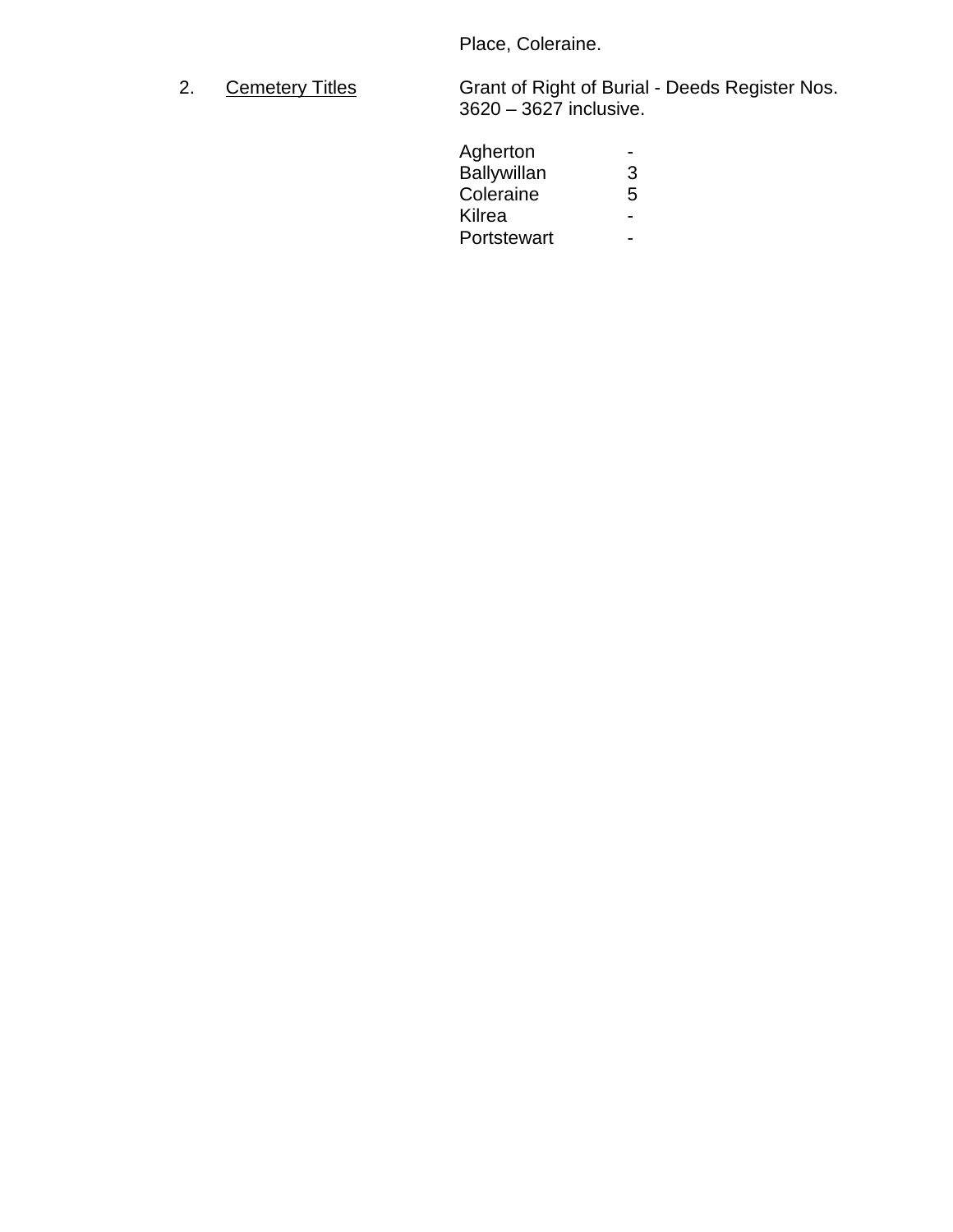### **SPECIAL MEETING**

| <u>Convened:</u>                         | To receive presentation from representatives of RNLI                                                       |                                                                                                                          |  |
|------------------------------------------|------------------------------------------------------------------------------------------------------------|--------------------------------------------------------------------------------------------------------------------------|--|
| <b>Present:</b>                          | The Mayor, Councillor S. Gilkinson, in the Chair                                                           |                                                                                                                          |  |
|                                          | <b>Aldermen</b>                                                                                            |                                                                                                                          |  |
|                                          | E. T. Black (Mrs.)<br>W. T. Creelman                                                                       | M. T. Hickey (Mrs.)<br>D. McClarty                                                                                       |  |
|                                          | <b>Councillors</b>                                                                                         |                                                                                                                          |  |
|                                          | C. S. Alexander (Ms.)<br>J. M. Bradley<br>O. M. Church (Mrs.)<br>A. S. Cole<br>J. J. Dallat<br>T. J. Deans | <b>B.</b> Fitzpatrick<br>D. Harding<br>N. F. Hillis<br><b>B.</b> Leonard<br>G. L. McLaughlin<br>R. A. McPherson          |  |
| <b>Officers in</b><br><u>Attendance:</u> |                                                                                                            | Acting Director of Leisure Services, Countryside Officer,<br>Director of Technical Services and Administrative Assistant |  |
| Apologies:                               | The Deputy Mayor, Alderman McClure, Councillors<br>Barbour and Mrs. Fielding                               |                                                                                                                          |  |

#### **1.0 WELCOME**

 The Mayor welcomed everyone to the meeting and extended a special welcome to Mr. Matt Horton, Lifeguard Inspector, Mr. Lee Fisher, Lifeguard Services Manager and Ms. Kate Cooney, Lifeguard Services Co-ordinator, representatives of RNLI.

### **2.0 PROPOSED NORTH COAST BEACH LIFEGUARD SERVICE 2011**

 The RNLI representatives were in attendance to address Council on the proposed North Coast Beach Lifeguard Service 2011.

 Mr. Horton briefed members on RNLI and Lifeguards and highlighted services that could be offered as part of the package.

Ms. Cooney briefed members on additional support available and elaborated on how RNLI could help this year.

Mr. Fisher advised that RNLI could provide a Lifeguard Service on the seven beaches in the area (Benone, Downhill, Castlerock, West Strand, East Strand, Whiterocks and Portstewart) if the package included all seven beaches. He explained that Coleraine Borough Council, Limavady Borough Council and the National Trust would have to agree to the scheme to make it feasible. He also advised that a contract for services would be 5 years plus and a letter of intent would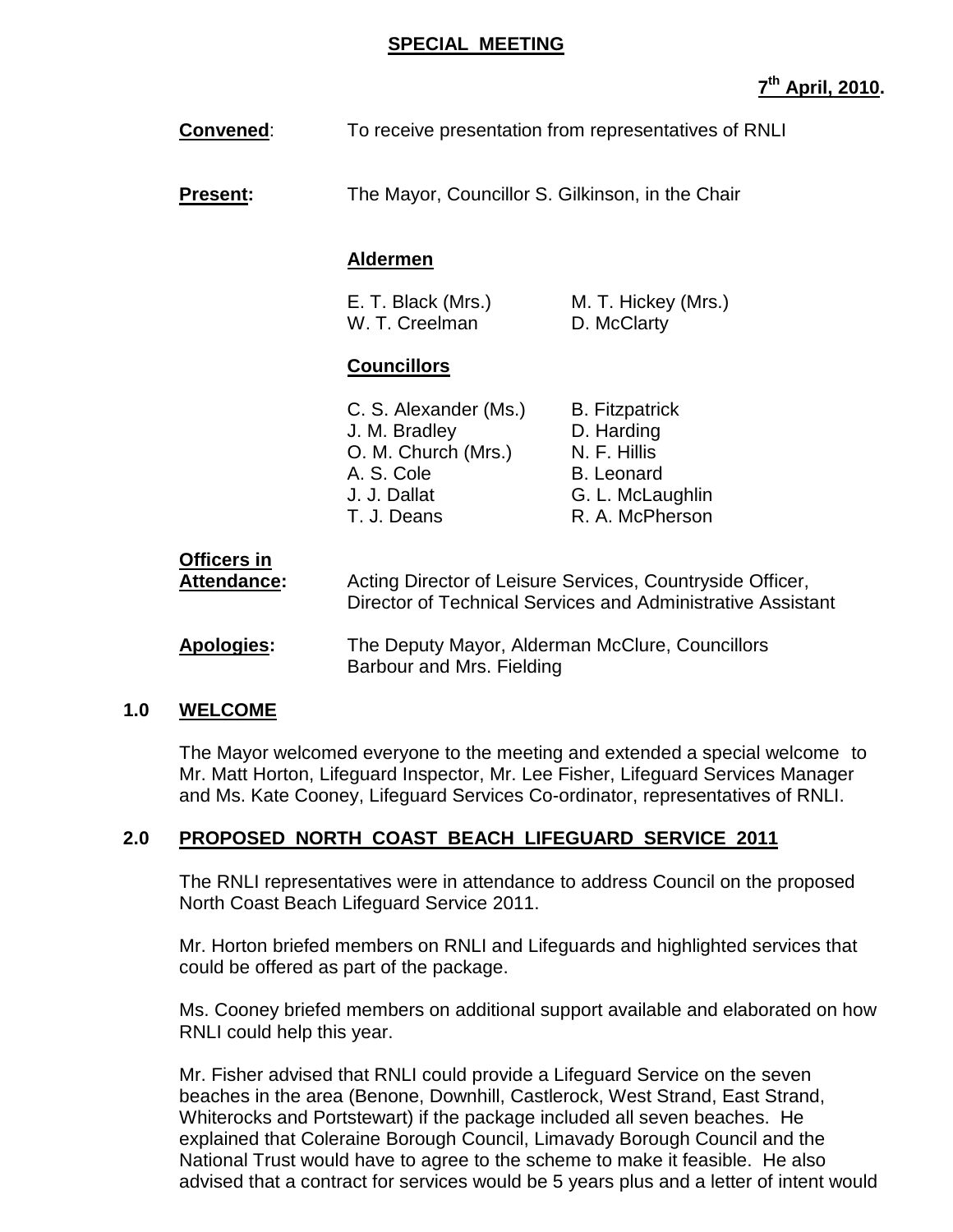be required at the end of May 2010. Mr. Fisher explained that the wage cost to RNLI for providing a similar service to what Council provides, would be £103,203 but a discount would bring it to £82,563. He also reported that there would be a potential to offset the cost if Council could provide land or an industrial unit for a support centre.

 The representatives and Acting Director of Leisure Services answered members' various questions.

The Mayor thanked the representatives for their informative presentation.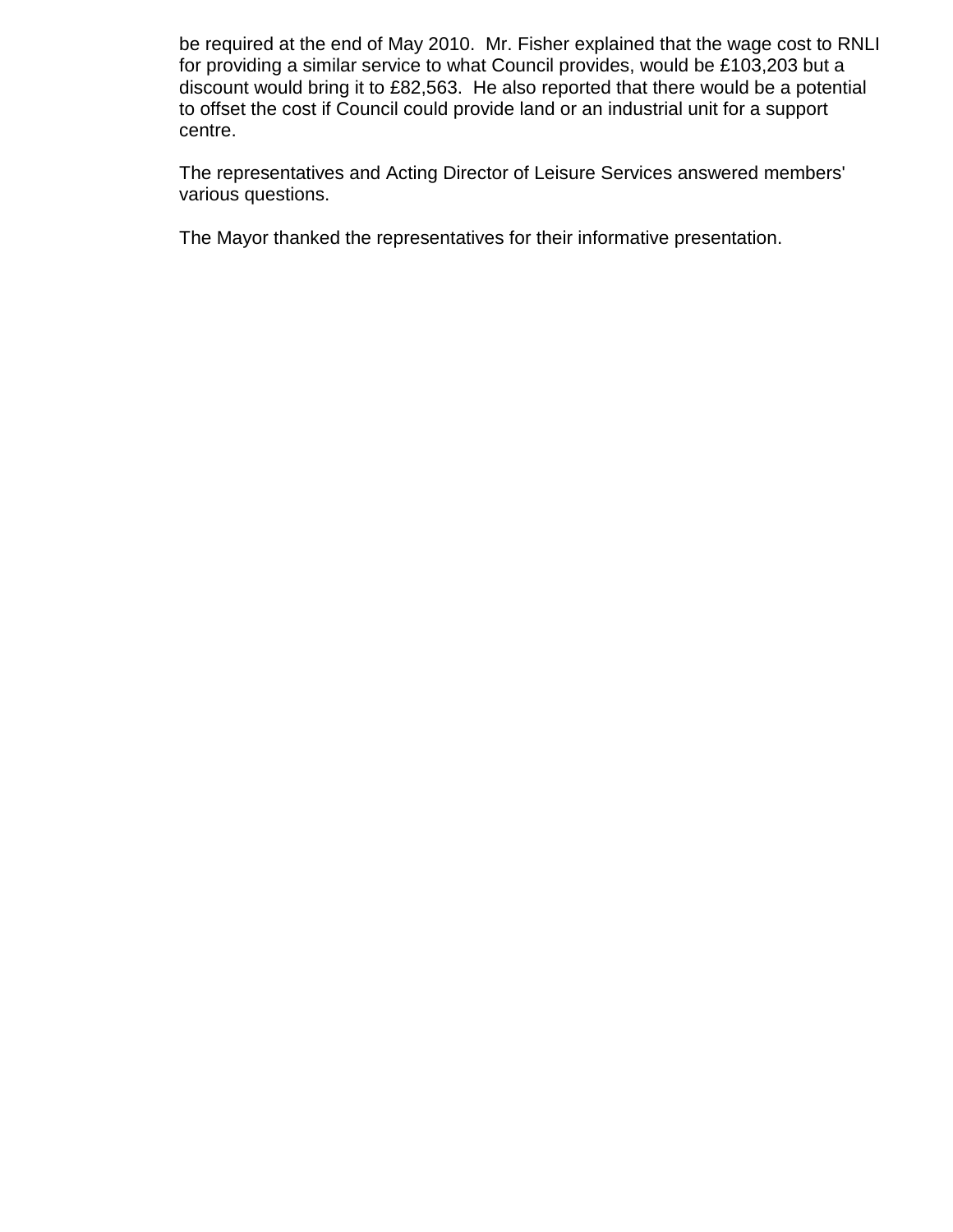## **LEISURE AND ENVIRONMENT COMMITTEE**

**7 th April, 2010.** 

| <b>Present:</b>                          | Councillor A. S. Cole, in the Chair                                                                                   |                                                                                                                                                                                           |
|------------------------------------------|-----------------------------------------------------------------------------------------------------------------------|-------------------------------------------------------------------------------------------------------------------------------------------------------------------------------------------|
|                                          | The Mayor, Councillor S. Gilkinson                                                                                    |                                                                                                                                                                                           |
|                                          | <b>Aldermen</b>                                                                                                       |                                                                                                                                                                                           |
|                                          | E. T. Black (Mrs.)<br>W. T. Creelman                                                                                  | M. T. Hickey (Mrs.)<br>D. McClarty                                                                                                                                                        |
|                                          | <b>Councillors</b>                                                                                                    |                                                                                                                                                                                           |
|                                          | C. S. Alexander (Ms.)<br>J. M. Bradley<br>O. M. Church (Mrs.)<br>J. J. Dallat<br>T. J. Deans<br><b>B.</b> Fitzpatrick | D. Harding<br>N. F. Hillis<br><b>B.</b> Leonard<br>G. L. McLaughlin<br>R. A. McPherson                                                                                                    |
| <b>Officers in</b><br><b>Attendance:</b> | Administrative Assistant.                                                                                             | Town Clerk & Chief Executive, Director of Technical Services,<br>Director of Environmental Health, Acting Director of Leisure<br>Services (Items 1.0 – 6.2), Head of Leisure Services and |
| Apologies:                               | Barbour and Mrs. Fielding                                                                                             | The Deputy Mayor, Alderman McClure and Councillors                                                                                                                                        |

#### **1.0 WELCOME**

The Chairman welcomed everyone to the meeting.

#### **2.0** '**IN COMMITTEE**'

 It was agreed that items to be held 'In Committee' would be discussed at the end of the meeting.

#### **3.0 ENVIRONMENTAL HEALTH REPORT**

The Report of the Director of Environmental Health was considered (previously supplied).

Matters arising:

#### **3.1 Horses on Beaches Management Policy**

Consideration was given to information on this Policy, as detailed in the report.

#### **Recommended:**

 That Council approve the draft Management Policy for Horses on Beaches which would be implemented from 1<sup>st</sup> May, 2010.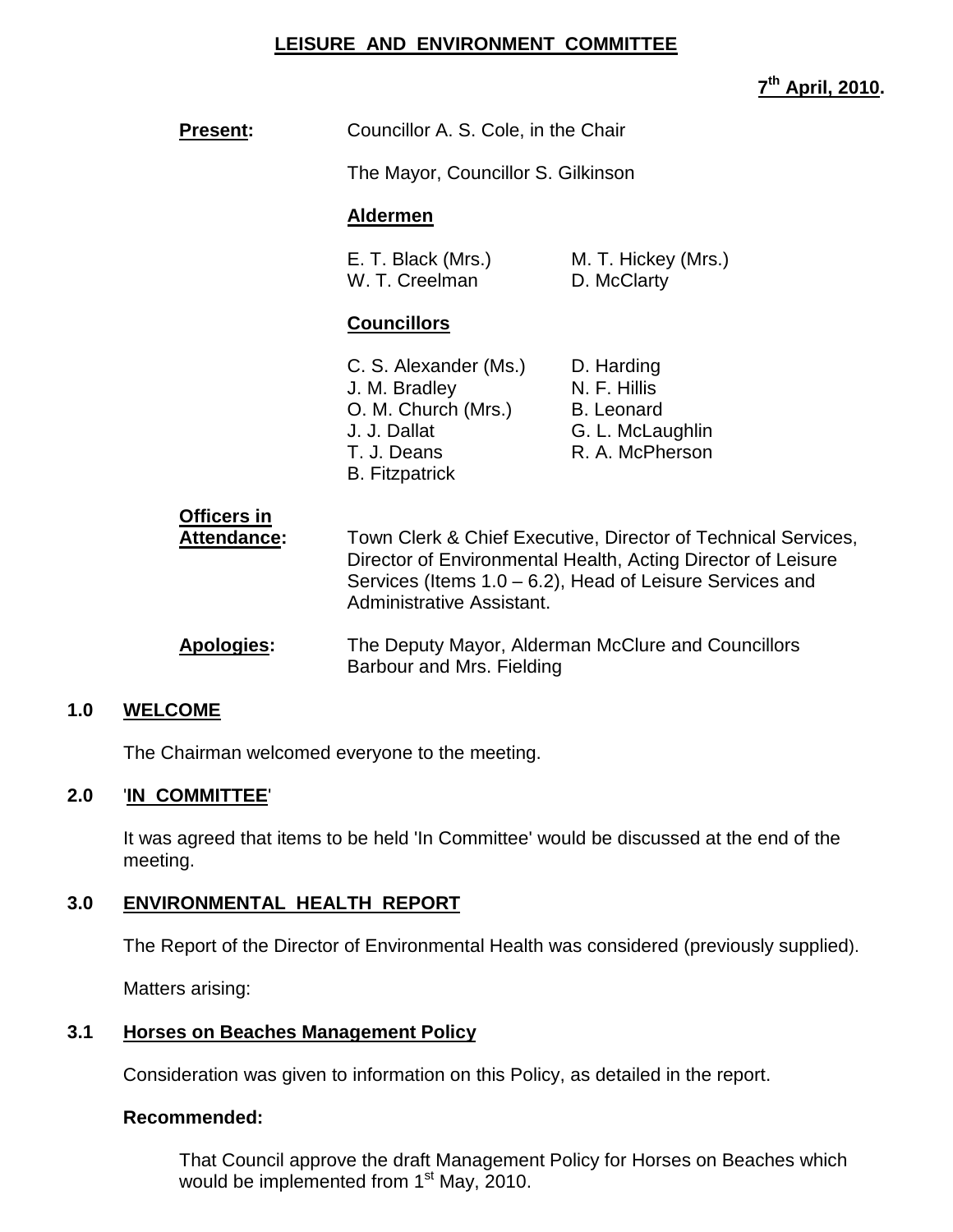### **3.2 Bye-Laws – Drinking in Public Places Review**

Consideration was given to information on this topic, as detailed in the report.

#### **Recommended:**

 That Council agree to review the current version of the Drinking in Public Places Bye-Laws in accordance with the procedure as detailed below:

- At least one month before application for confirmation is made to the Department of Social Development (DSD) by Council, notice of the intention to apply must be given in at least two local newspapers.
- At least one month before application for confirmation is made a copy of the Bye-laws must be made available for inspection at the Council offices.
- Bye-laws cannot come into operation until they are confirmed by DSD.

 Members with concerns were asked to forward them to the Director of Environmental Health.

#### **3.3 Consultation regarding Alcohol Labelling Department of Health, Social Services and Public Safety**

Consideration was given to information on this topic, as detailed in the report.

#### **Recommended:**

 That Council support Option 3 as set out in the consultation seeking a mandatory labelling requirement for all alcohol drinks.

### **3.4 Safer Bonfire Campaign**

Consideration was given to information on this topic, as detailed in the report.

#### **Recommended:**

That the current members of the Community Safety Partnership - Aldermen Mrs. Hickey and McClure and Councillor Barbour - be appointed to represent Council on the Safer Bonfire Committee.

 Further to a member's query regarding insurance, the Director of Environmental Health agreed to investigate the matter.

### **3.5 For Information**

### **3.5.1 Health and Safety Executive for Northern Ireland/Local Authority Enforcement Liaison Committee Strategic Plan 2009-2011**

Members noted information on this Plan, as detailed in the report.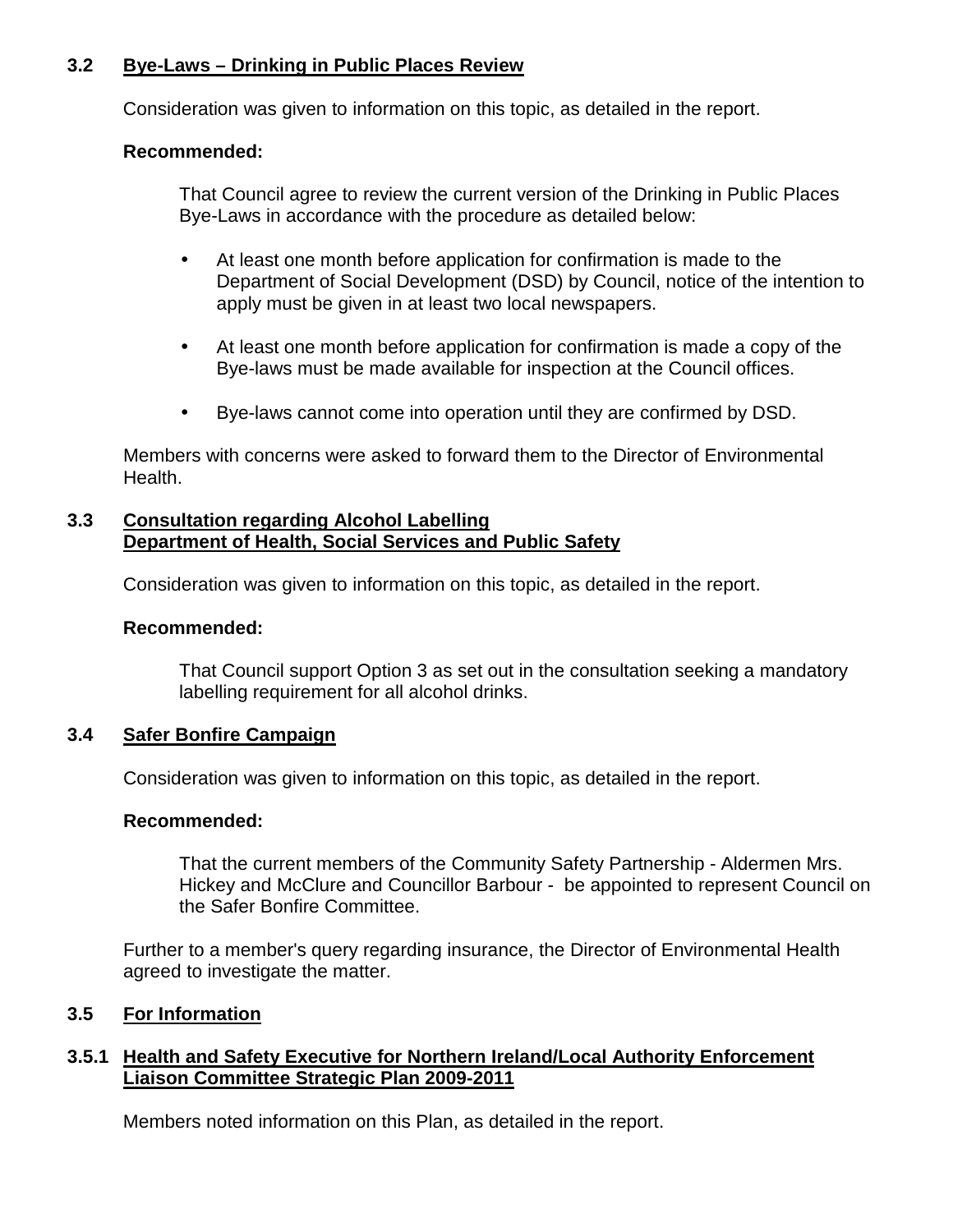#### **3.5.2 Children and Young Persons (Sale of Tobacco etc) Regulations (Northern Ireland) 2008 – Cigarette Test Purchase Exercise, March 2010**

Members noted information on this topic, as detailed in the report.

### **3.5.3 'Legal Highs'**

Members noted information on this topic, as detailed in the report.

 Members were advised to contact the Director of Environmental Health if they were aware of anyone selling substances known as 'legal highs' or associated paraphernalia. The information would be passed on to the PSNI.

### **3.5.4 Outcome of Legal Proceedings**

Members noted the undernoted information on this topic:

| (a) | Defendant: | Mr. Raymond Parke<br>45 Cairnhill<br>Coleraine                                |                                                                                                                    |
|-----|------------|-------------------------------------------------------------------------------|--------------------------------------------------------------------------------------------------------------------|
|     | Offence:   | (NI) Order 1991                                                               | Dog attacking a person contrary to Article 29 (1A) of The<br>Dogs (NI) Order 1983 as amended by The Dangerous Dogs |
|     | Result:    | <b>Attack Fine</b><br>No Licence Fine<br>Costs<br><b>Court Costs</b><br>Total | £150<br>£ 30<br>£ 70<br>£ 64<br>£314                                                                               |
| (b) | Defendant: | Mr. Alan McMillan<br>194 Glebe Avenue<br>Coleraine                            |                                                                                                                    |
|     | Offence:   | The Dogs (NI) Order 1983                                                      | Keeping a dog without a valid licence contrary to Article 17 of                                                    |
|     | Result:    | Fine<br>Costs<br><b>Court Costs</b><br>Total                                  | £ 30<br>£ 70<br>£ 16<br>£116                                                                                       |
| (c) | Defendant: | Mr. Martin Doherty<br>1 Drumkill Gardens<br>Kilrea                            |                                                                                                                    |
|     | Offence:   | The Dogs (NI) Order 1983                                                      | Keeping a dog without a valid licence contrary to Article 17 of                                                    |
|     | Result:    | Fine<br>Costs<br><b>Court Costs</b><br>Total                                  | £ 30<br>£ 70<br>£ 32<br>£132                                                                                       |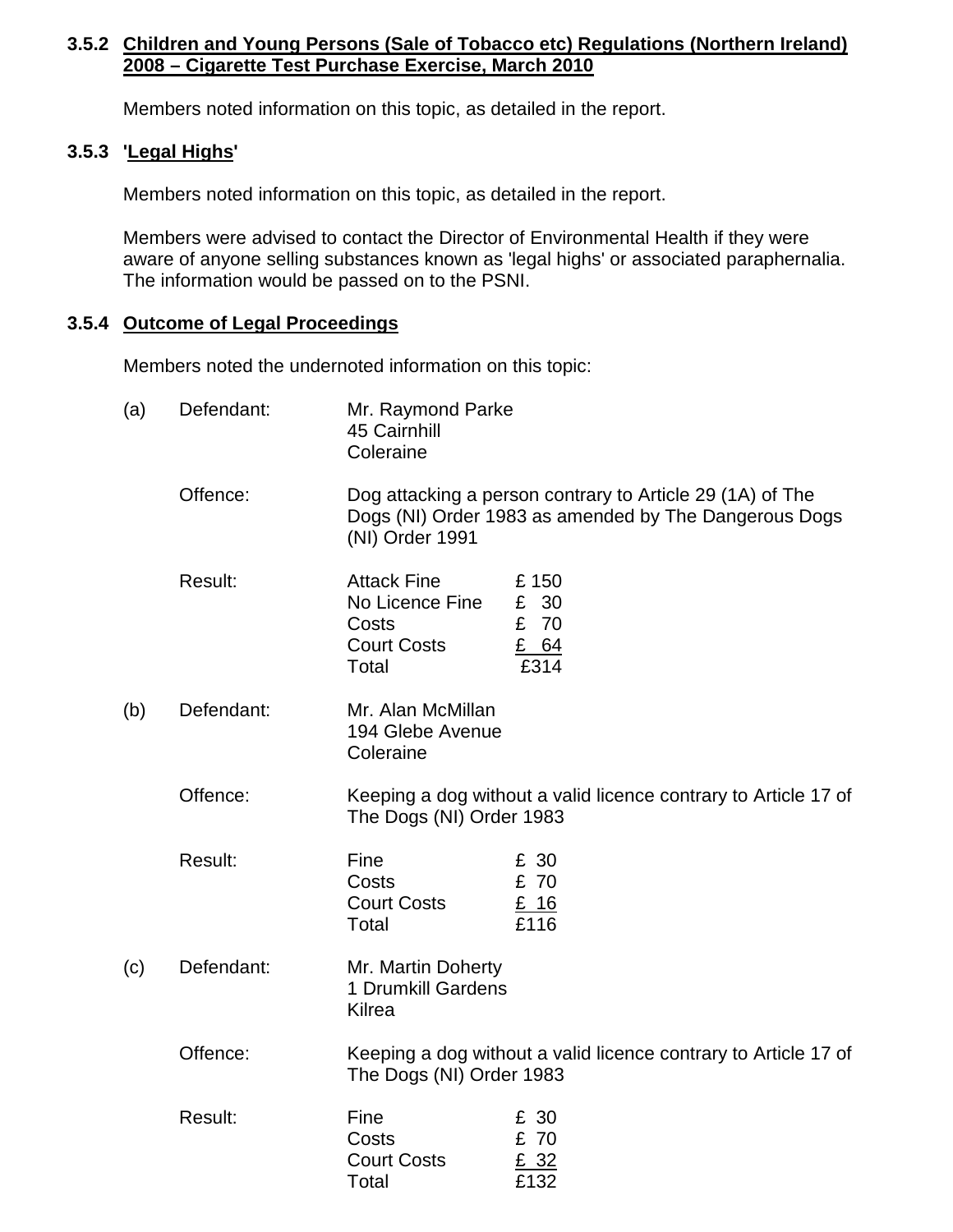### **4.0 TECHNICAL SERVICES REPORT**

The Report of the Director of Technical Services was considered (previously supplied).

Matters arising:

#### **4.1 Entertainment Licences**

### **4.1.1 St. Patrick's Hall, 110 Causeway Street, Portrush**

 An application for a grant of an Entertainment Licence for a maximum of any 14 unspecified days within the licence period of one year had been received from Mrs. R. Minihan, c/o St. Patrick's Hall.

Days and times on which it is intended to provide entertainment:

 Monday/Tuesday – Saturday/Sunday: 11.30 a.m. - 1.00 a.m. Sunday/Monday: 11.30 a.m. – 1.00 a.m.

#### **Recommended:**

 That the Entertainment Licence be granted subject to compliance with any recommendations made by Council's Licensing Department with the following special conditions:

- All requirements as contained within Night Safe Coleraine Code of Best Practice 2008.
- All door supervisors employed must be licensed with a scheme recognised by Coleraine Borough Council.

#### **4.1.2 NW 200 Hospitality Marquee, Pits Area, Ballyreagh Road, Portrush**

An application for a grant of an Occasional Licence for the period 10<sup>th</sup> May -16<sup>th</sup> May, 2010 had been received from Mr. John McNally.

Days and times on which it is intended to provide entertainment:

Monday/Tuesday – Saturday/Sunday: 7.00 p.m. - 1.00 a.m.

#### **Recommended:**

That the Occasional Licence be granted subject to compliance with NI Fire and Rescue Service recommendations and all other requirements requested by Council's Licensing Department and subject to the following special conditions:

- All requirements as contained within Night Safe Coleraine Code of Best Practice 2008.
- All door supervisors employed must be licensed with a scheme recognised by Coleraine Borough Council.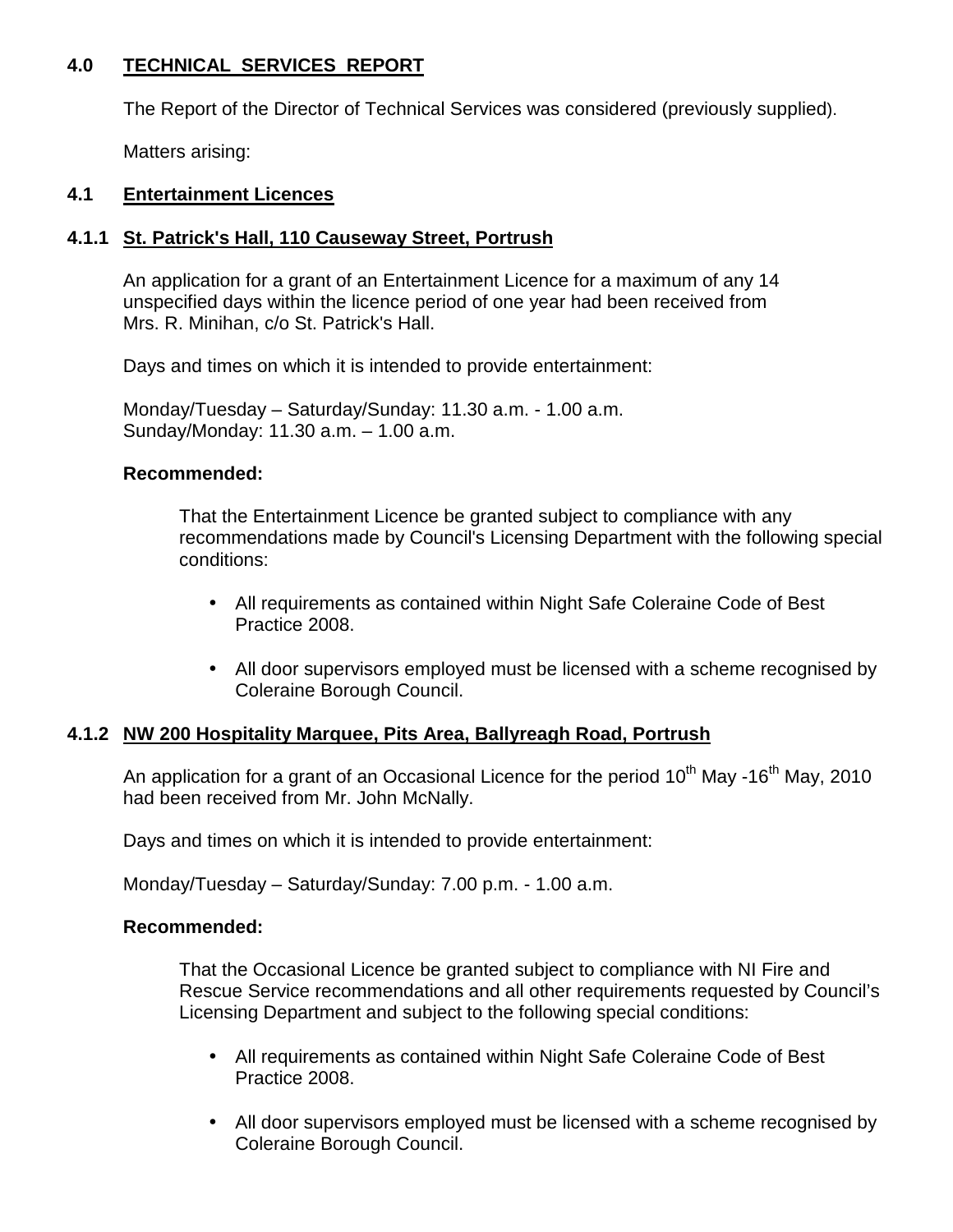#### **4.1.3 Marquee (NW 200 Week), Crocknamack Green, Portrush**

An application for a grant of an Occasional Licence for the period  $12<sup>th</sup>$  May -16<sup>th</sup> May, 2010 inclusive had been received from Mr. C. Seeds.

Days and times on which it is intended to provide entertainment:

 Wednesday – Saturday: 12 noon – 10.30 p.m. Sunday: 1.00 p.m. – 6.00 p.m.

#### **Recommended:**

That the Occasional Licence be granted subject to compliance with NI Fire & Rescue Service recommendations and all other requirements requested by Council's Licensing Department and subject to the following special conditions:

- All requirements as contained within Night Safe Coleraine Code of Best Practice 2008.
- All door supervisors employed must be licensed with a scheme recognised by Coleraine Borough Council.

#### **4.2 Clean Neighbourhoods and Environmental Bill**

 The Director of Technical Services updated members on the proposed changes to the Bill, as detailed in the report. He answered members' various questions and noted comments.

 A member raised concern about pollution in the River Bann at Kenvara Park, Coleraine. The Director of Technical Services advised it was the responsibility of the landowner, who couldn't be identified and advised he would investigate the issue again.

#### **4.3 For Information**

Members noted information on the following topics, as contained in the report:

- Roads Service
- Building Control

#### **5.0 LEISURE SERVICES REPORT**

 The Report of the Acting Director of Leisure Services was considered (previously supplied).

Matters arising:

#### **5.1 Olympic Games 2012**

Consideration was given to information on this topic, as detailed in the report.

#### **Recommended:**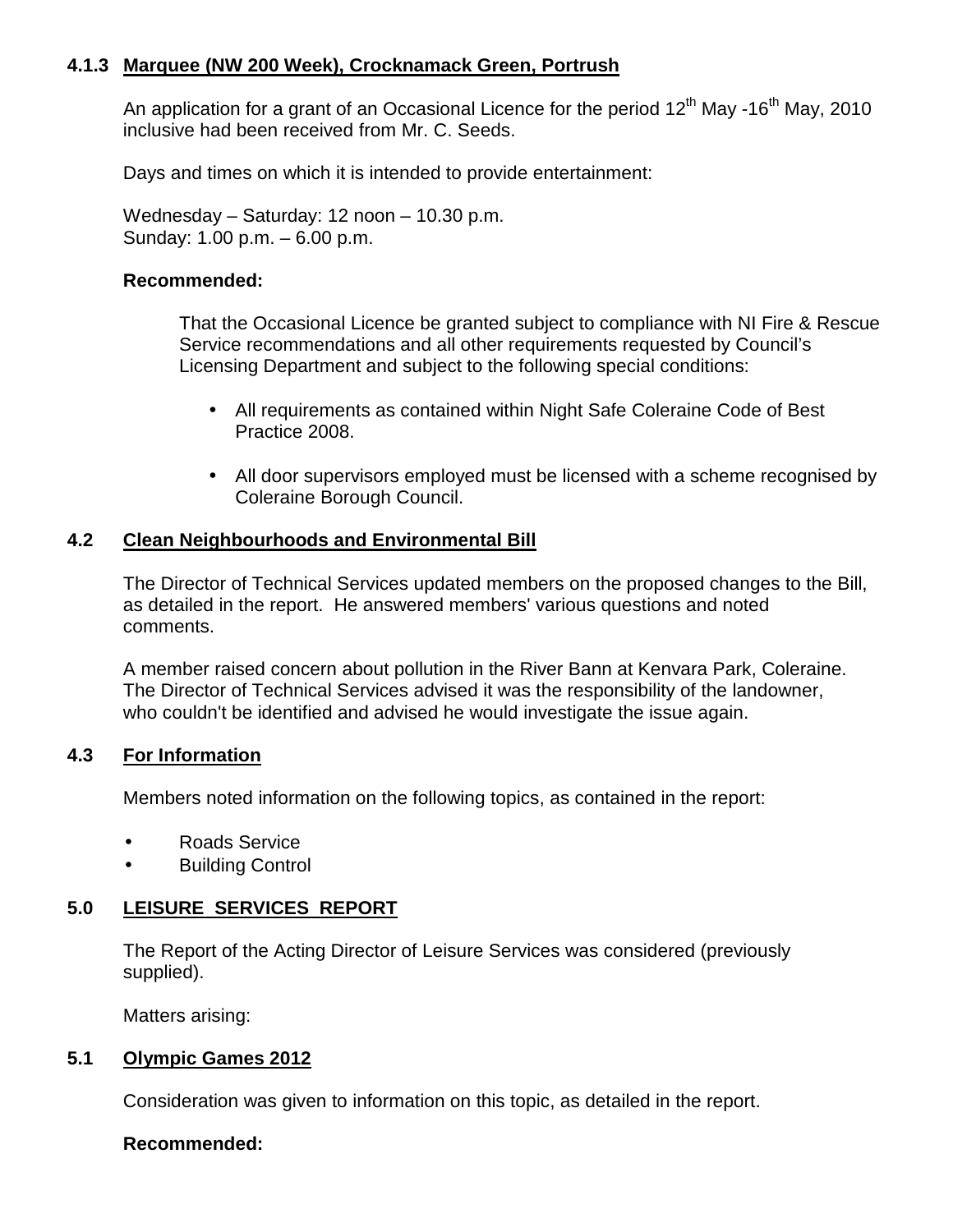On the proposal of the Mayor and seconded by Councillor McPherson, that members of Coleraine and District Local Sports Advisory Committee - Aldermen Creelman and McClarty and Councillors Bradley, Mrs. Fielding and King - be involved in a proactive approach to maximise any PR opportunities or direct benefit to the Council area.

#### **5.2 Review of Charges – Coleraine Leisure Centre & Waterworld**

#### **5.2.1 Proposed Charges – Coleraine Leisure Centre**

Consideration was given to information on this topic, as detailed in the report.

It was proposed by Councillor Fitzpatrick and seconded by Councillor Leonard:

That the current charges for Juveniles and OAPs be retained and not increased.

 As an amendment it was proposed by Councillor Bradley and seconded by Councillor Deans:

That the charges be increased, as detailed in the report.

 On being put to the meeting, the amendment was carried with eleven members voting in favour and five members voting against.

#### **Recommended:**

That Council introduce the undernoted charges with effect from 1<sup>st</sup> September, 2010. From  $1<sup>st</sup>$  July, 2010, off-peak rates would not apply during July and August.

|                                                         |                                              | <b>Current</b><br>£ | <b>Proposed</b><br>£ |
|---------------------------------------------------------|----------------------------------------------|---------------------|----------------------|
| <b>Main Hall 60 mins</b>                                | Peak                                         | 47.00               | 50.00                |
|                                                         | School                                       | 23.50               | 25.00                |
| $^{2}/_{3}$ Hall                                        | Peak                                         | 29.00               | 30.00                |
|                                                         | School                                       | 14.50               | 15.00                |
| 5-a-side / Volleyball/ Basketball/<br><b>Team Games</b> | Peak                                         | 32.00               | 35.00                |
|                                                         | Off-peak                                     | 22.00               | 25.00                |
| 5-a-side/Team Games                                     | Birthday Party/ Juvenile<br>Off-Peak/Sat/Sun | 14.50               | 17.50                |
| $\frac{1}{3}$ Hall & Minor Hall                         | Peak                                         | 18.00               | 20.00                |
|                                                         | School                                       | 9.00                | 10.00                |
| <b>Birthday Party - Minor Hall</b>                      | 60 mins                                      | 27.00               | 30.00                |
|                                                         | 90 mins                                      | 36.00               | 40.00                |
|                                                         | 120 mins                                     | 45.00               | 50.00                |
| <b>Badminton per 30 mins</b>                            | <b>Adult Peak</b>                            | 2.90                | 3.00                 |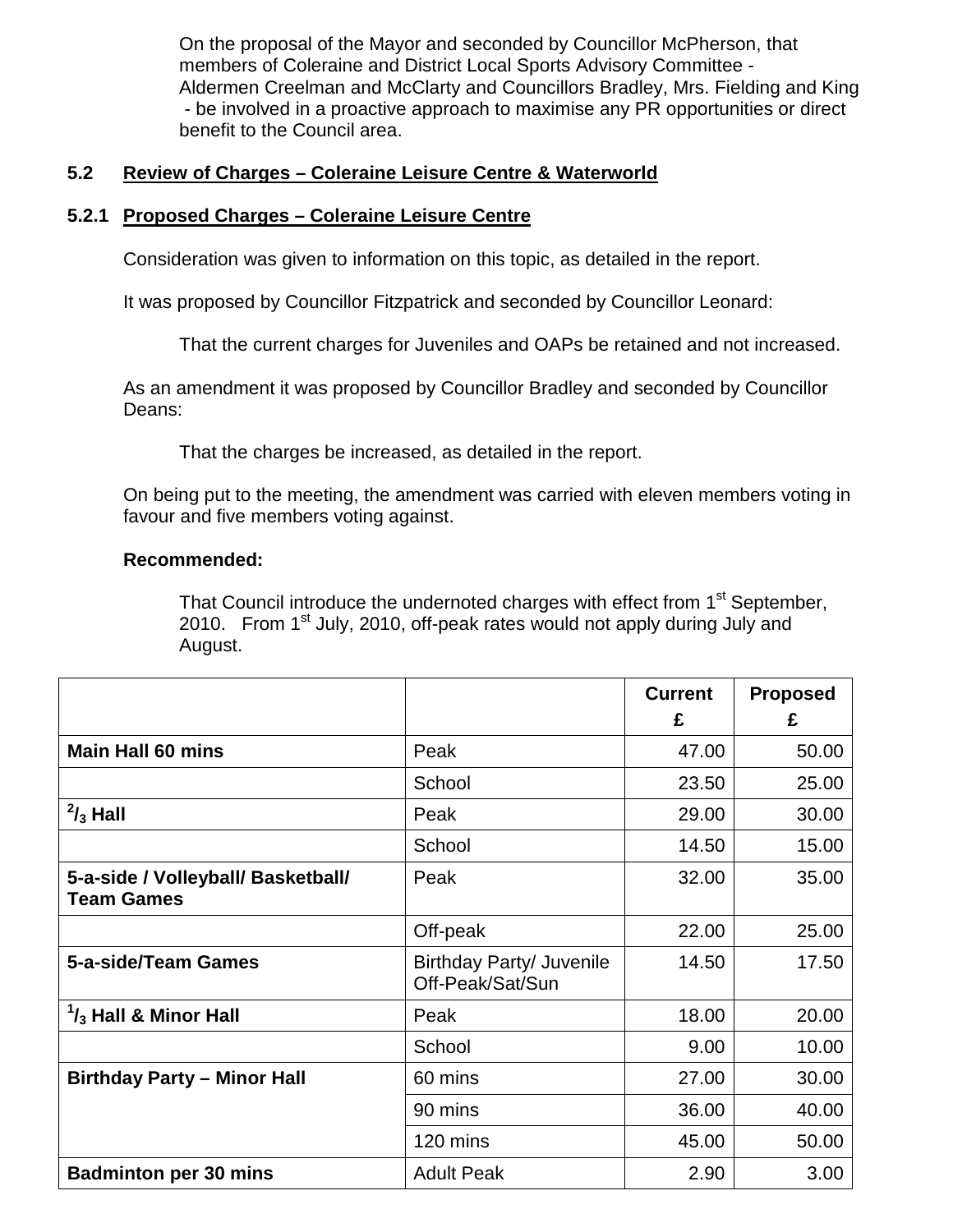|                                     | Adult Off-peak                        | 1.95   | 2.25      |
|-------------------------------------|---------------------------------------|--------|-----------|
|                                     | Juvenile Peak/OAP                     | 1.80   | 2.00      |
|                                     | School                                | 0.90   | 1.00      |
| Squash per 30 mins                  | <b>Adult Peak</b>                     | 2.50   | 3.00      |
|                                     | <b>Adult Off-Peak</b>                 | 1.70   | 2.25      |
|                                     | Juvenile Peak/OAP                     | 1.50   | 2.00      |
|                                     | School                                | 0.75   | 1.00      |
| <b>Table Tennis</b>                 | Same as Badminton &<br>Squash         |        |           |
| <b>Bodytalk session</b>             | Schools                               | 1.50   | 1.50      |
| Archery per hour                    | All                                   | 12.00  | 12.00     |
| <b>Crèche</b>                       |                                       | 1.00   | 1.00      |
| <b>Main Pool per hour</b>           | All                                   | 43.00  | 45.00     |
| Lanes per hour                      |                                       | 7.20   | 7.50      |
| <b>Minor Pool</b>                   | All                                   | 30.00  | 30.00     |
| <b>Club Room</b>                    | All                                   | 13.00  | 15.00     |
|                                     | 5hrs or more                          | 65.00  | 75.00     |
|                                     | Commercial                            |        | 25.00     |
| <b>The Court</b>                    | <b>CLC provides Coach</b><br>per hour |        | 30.00     |
| <b>Special Event</b>                | Commercial                            | 850.00 | No Change |
|                                     | Non-Commercial                        | 625.00 | No Change |
|                                     |                                       |        |           |
| <b>Swims</b>                        |                                       |        |           |
| <b>Adult Member</b>                 |                                       | 2.75   | 3.00      |
| <b>Adult Off-Peak</b>               |                                       | 1.80   | 2.00      |
| <b>Adult Non-Member</b>             |                                       | 3.25   | 3.50      |
| <b>Adult Non-Member Off-Peak</b>    |                                       | 2.30   | 2.50      |
| <b>Juvenile Member</b>              |                                       | 2.00   | 2.20      |
| <b>Juvenile Member Off-Peak</b>     |                                       | 1.40   | 1.50      |
| <b>Juvenile Non-Member</b>          |                                       | 2.45   | 2.70      |
| <b>Juvenile Non-Member Off-Peak</b> |                                       | 1.85   | 2.00      |
| <b>School</b>                       |                                       | 1.40   | 1.50      |
| <b>OAP</b>                          |                                       | 1.30   | 1.50      |
| Club                                |                                       | 1.10   | 1.50      |
| <b>Plus Swim Adult</b>              |                                       | 1.40   | 1.50      |
| <b>Plus Swim Juvenile</b>           |                                       | 1.00   | 1.00      |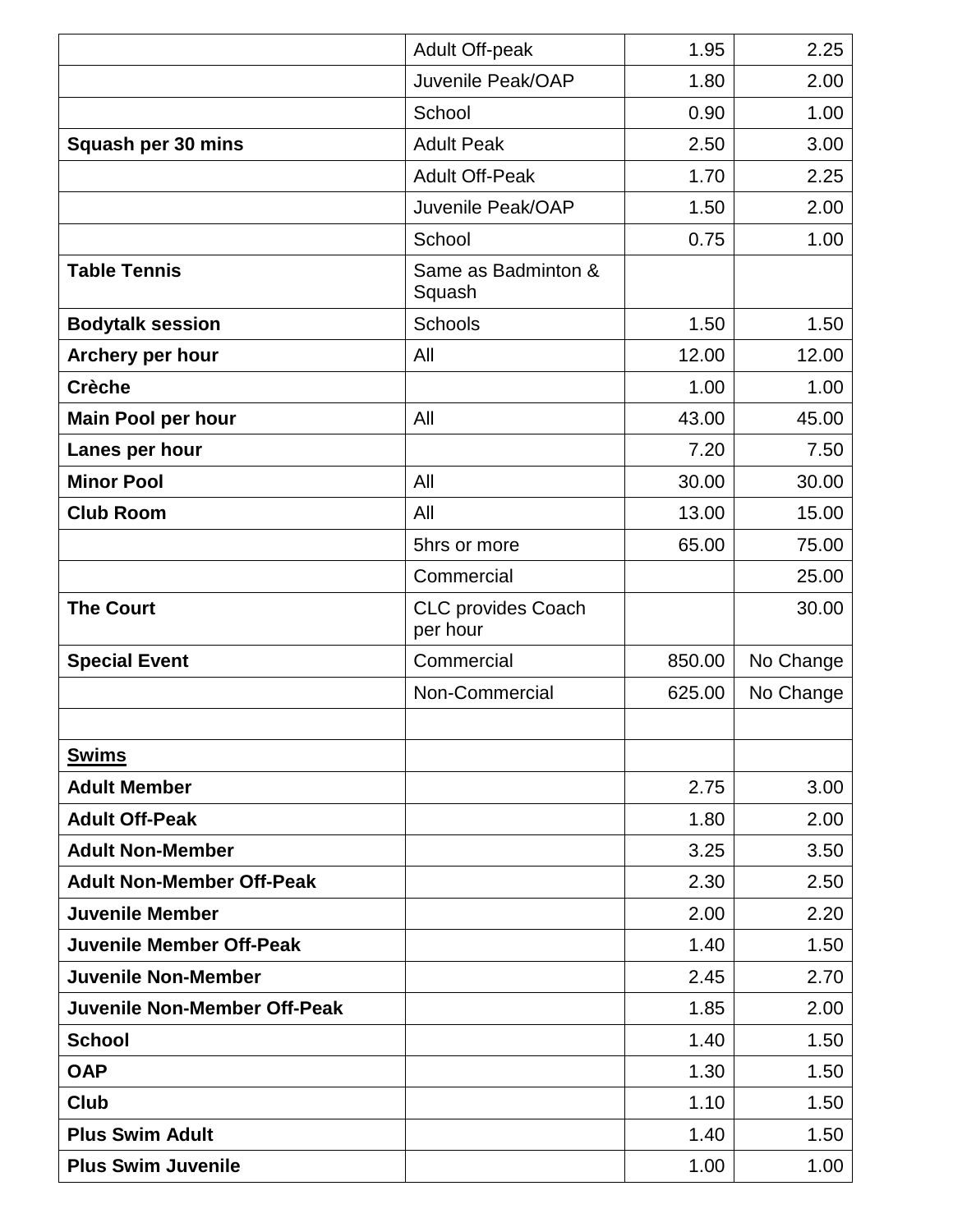| <b>Entrance Fees</b>                   |       |           |
|----------------------------------------|-------|-----------|
| <b>Adult</b>                           | 0.50  | 0.50      |
| <b>Juvenile</b>                        | 0.45  | 0.50      |
|                                        |       |           |
| <b>Membership</b>                      |       |           |
| <b>Adult</b>                           | 9.00  | 10.00     |
| <b>Juvenile</b>                        | 6.00  | No Change |
| <b>Family</b>                          | 16.00 | No Change |
|                                        |       |           |
| <b>Health Suite</b>                    |       |           |
| <b>Adult Member</b>                    | 4.25  | 5.00      |
| <b>Adult Off-Peak</b>                  | 2.85  | 3.50      |
| <b>Adult Non-Member</b>                | 4.75  | 5.50      |
| <b>Adult Non-Member Off-Peak</b>       | 3.35  | 4.00      |
| <b>Plus Health</b>                     | 2.10  | 2.20      |
|                                        |       |           |
| <b>Bodytalk/Health/Swim</b>            |       |           |
| <b>Adult Member</b>                    | 5.25  | 6.00      |
| <b>Adult Off-Peak</b>                  | 3.50  | 4.50      |
| <b>Adult Non-Member</b>                | 5.75  | 6.50      |
| <b>Adult Non-Member Off-Peak</b>       | 4.00  | 5.00      |
| <b>Juvenile Member</b>                 | 3.00  | 3.50      |
| <b>Juvenile Member Off-Peak</b>        | 3.00  | 3.50      |
| <b>Juvenile Non-Member</b>             | 3.45  | 4.00      |
| <b>Juvenile Non-Member Off-Peak</b>    | 3.45  | 4.00      |
|                                        |       |           |
| <b>Bodytalk Packages 3 Months</b>      |       |           |
| Price per month                        |       |           |
| <b>Bodytalk Only Adult</b>             | 33.00 | No Change |
| <b>Bodytalk Only Concession</b>        | 16.50 | No Change |
| <b>Bodytalk Only Joint</b>             | 50.00 | No Change |
|                                        |       |           |
| <b>Bodytalk/Health/Swim Adult</b>      | 38.00 | No Change |
| <b>Bodytalk/Health/Swim Concession</b> | 19.00 | No Change |
| <b>Bodytalk/Health/Swim Joint</b>      | 60.00 | No Change |
|                                        |       |           |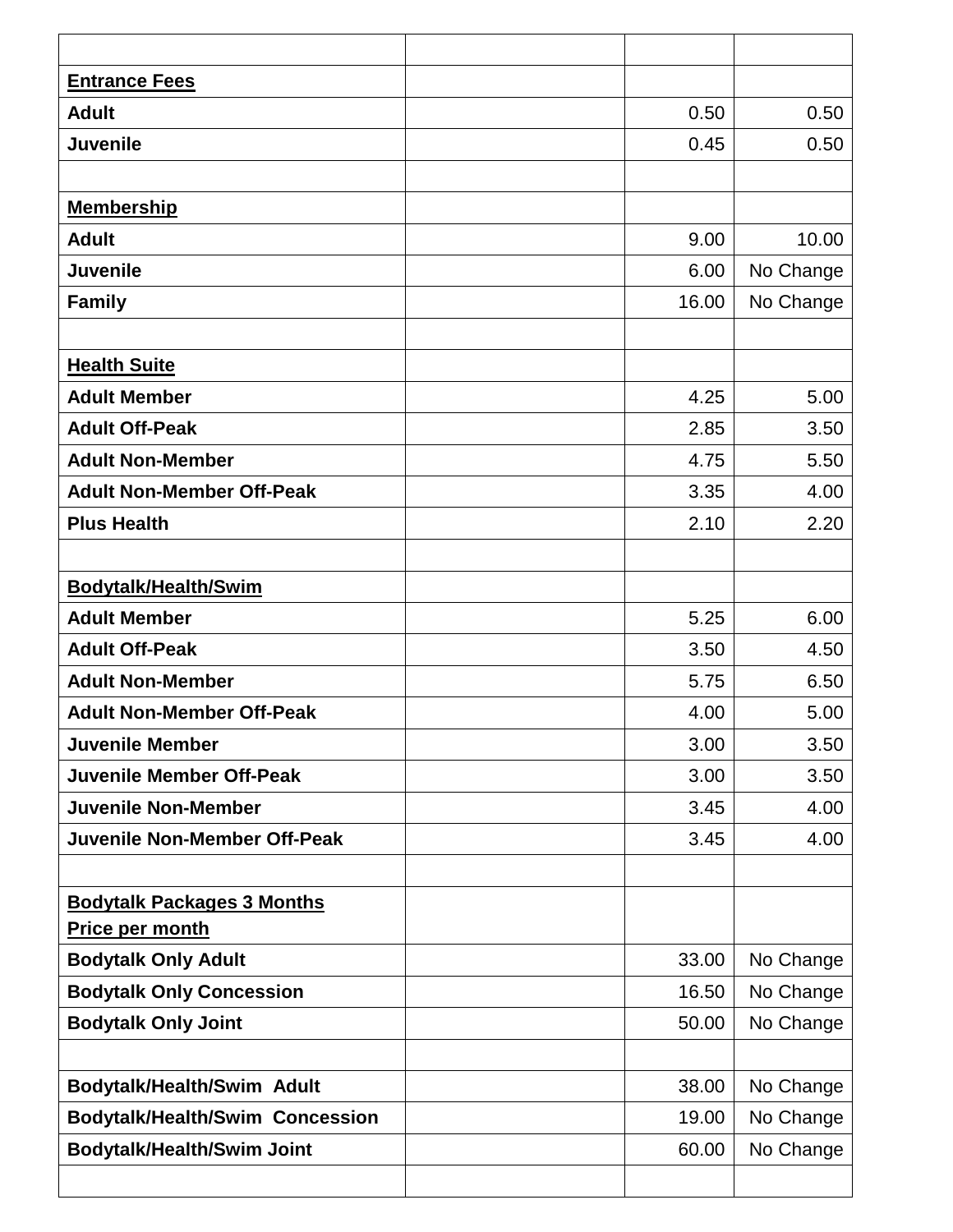| 1 Month Package                        |       |           |
|----------------------------------------|-------|-----------|
| <b>Bodytalk Only</b>                   | 42.00 | No Change |
| <b>Bodytalk Joint</b>                  | 57.00 | No Change |
| <b>Bodytalk Concession 1 Month</b>     | 21.00 | No Change |
|                                        |       |           |
| <b>Bodytalk Packages 6 Months</b>      |       |           |
| <b>Bodytalk Only Adult</b>             | 29.50 | No Change |
| <b>Bodytalk Only Concession</b>        | 14.75 | No Change |
| <b>Bodytalk Only Joint</b>             | 45.50 | No Change |
|                                        |       |           |
| <b>Bodytalk/Health/Swim Adult</b>      | 33.50 | No Change |
| <b>Bodytalk/Health/Swim Concession</b> | 16.75 | No Change |
| <b>Bodytalk/Health/Swim Joint</b>      | 53.00 | No Change |
|                                        |       |           |
| <b>Full 1 Month Package</b>            |       |           |
| <b>Adult</b>                           | 47.00 | 47.00     |
| <b>Joint</b>                           | 67.00 | 67.00     |
| <b>Concession</b>                      | 23.50 | 23.50     |
|                                        |       |           |
| <b>Health and Swim Packages</b>        |       |           |
| <b>Price per month</b>                 |       |           |
| Adult 12 month                         | 19.85 | 20.00     |
| <b>Adult 6 month</b>                   | 23.35 | 25.00     |
| Adult 3 month                          | 25.35 | 28.00     |
| Adult 1 month                          | 27.00 | 30.00     |
| Joint 12 month                         | 31.50 | 33.00     |
| Joint 6 month                          | 32.50 | 40.00     |
| Joint 3 month                          | 40.65 | 48.00     |

# **5.2.2 Proposed Charges - Waterworld**

Consideration was given to information on this topic, as detailed in the report.

# **Recommended:**

That Council introduce the undernoted charges for the 2010 season:

# Water Play Area

| <b>Current</b> | <b>Proposed</b> |
|----------------|-----------------|
|                |                 |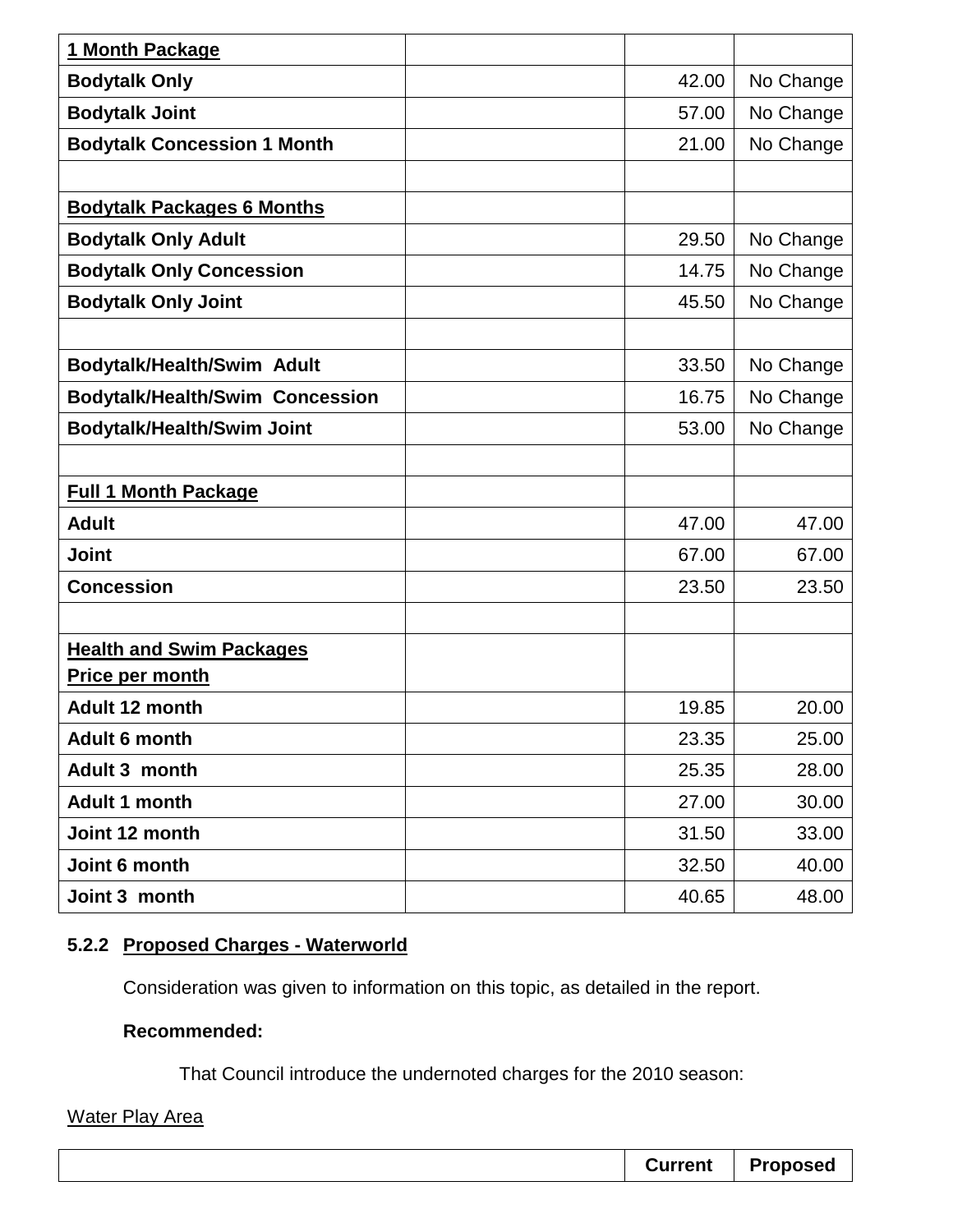|                            | £     |       |
|----------------------------|-------|-------|
| Single Admission           | 4.50  | 4.75  |
| Family (3)                 | 11.75 | 12.50 |
| Family (4)                 | 15.60 | 16.50 |
| Family (5)                 | 19.50 | 20.50 |
| <b>Child Under 8 Years</b> | 2.50  | 2.75  |
| Group Rate (20+)           | 3.50  | 3.75  |

## **5.3 Review of Charges – Playing Fields**

Consideration was given to information on this topic, as detailed in the report.

### **Recommended:**

That Council introduce the undernoted charges from 1<sup>st</sup> September 2010:

|                                   | <b>Current</b><br>£ | <b>Proposed</b><br>£ |
|-----------------------------------|---------------------|----------------------|
| <b>Senior Match</b>               | 28.00               | 31.00                |
| <b>Junior Match</b>               | 17.00               | 19.00                |
| Senior Match (no facilities)      | 20.00               | 22.00                |
| Junior Match (no facilities)      | 12.00               | 14.00                |
| <b>Senior Training</b>            | 22.00               | 24.00                |
| Junior Training                   | 14.00               | 16.00                |
| Athletics (Meeting)               | 60.00               | No Change            |
| Athletics (No Equipment) per hour | 17.00               | No Change            |

 Members noted that charges for Playing Fields had not increased since 2006 and the proposals reflected the four year review period.

### **5.4 Portstewart Harbour – Commercial Licence**

On 26<sup>th</sup> August, 2008, Council agreed to issue annual licences to boats wishing to operate from Council's harbours for commercial gain. Council agreed a maximum of five licences for Portrush Harbour, three for Portstewart Harbour and two for Portballintrae Harbour. The three licences had been issued for Portstewart Harbour.

 A request had been received from Mr. P. O'Neill requesting Council to allocate an additional licence to Portstewart Harbour.

#### **Recommended:**

 That Council increase the number of licences available at Portstewart Harbour to four and grant Mr. O'Neill a licence.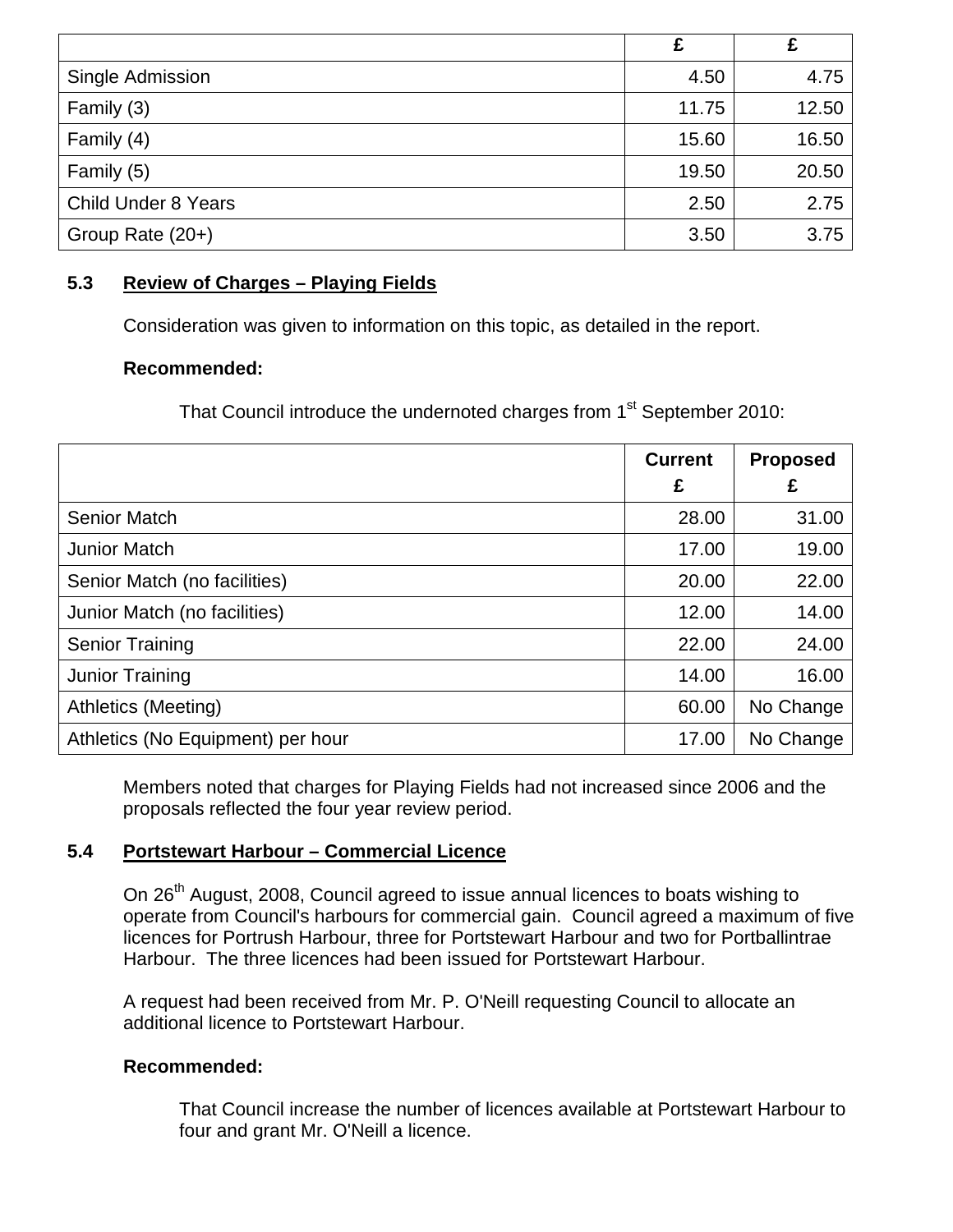# **5.5 For Information**

Members noted information on the undernoted topics, as detailed in the report.

- Coleraine Museum
- Causeway Museum Service Peace III 7a Cultural Connections Programme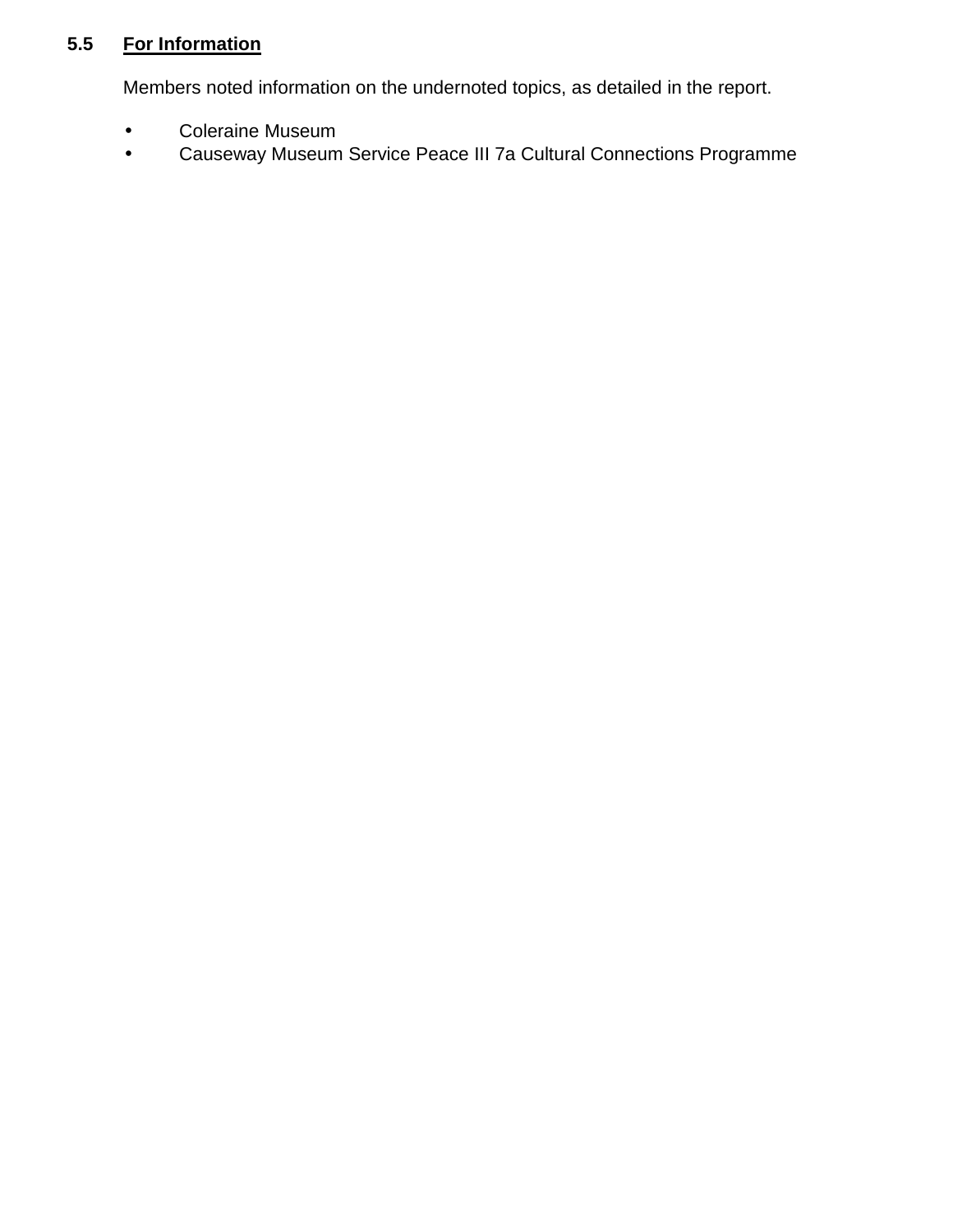### **NORTH WEST '200' COMMITTEE**

### **8 April 2010**

| <b>Present:</b>                          | Councillor B. Fitzpatrick in the Chair                                                                    |                 |
|------------------------------------------|-----------------------------------------------------------------------------------------------------------|-----------------|
|                                          | <b>Alderman</b>                                                                                           |                 |
|                                          | W. T. Creelman                                                                                            |                 |
|                                          | <b>Councillors</b>                                                                                        |                 |
|                                          | D. D. Barbour<br>N. F. Hillis                                                                             | R. A. McPherson |
| <b>Officers in</b><br><b>Attendance:</b> | Director of Environmental Health, Enforcement Officer,<br>Event Co-ordinator and Administrative Assistant |                 |
| Also in<br><b>Attendance:</b>            | Mr. M. Whyte, Race Director                                                                               |                 |
| Apology:                                 | <b>Councillor Harding</b>                                                                                 |                 |

#### **1.0 MINUTES**

 The Minutes of the North West '200' Committee dated 3 February 2010 were agreed as a true and accurate record.

Matters arising:

### **1.1 Hospitality - Paddock**

 Mr. Whyte advised members that there would be no bar in the paddock area in order to discourage drinking in this vicinity.

#### **1.2 Road Closures**

 Mr. Whyte advised that contact had been made with concerned residents regarding the Thursday road closing. Requests had been received from a few residents who needed to leave their homes during practice and these would be addressed.

 It was noted that the Road Closure Order for 9.30am – 3.00pm for Thursday 13 May 2010 was now in place.

#### **1.3 Transfer of Lands**

 The Director of Environmental Health reported that the legal documentation for the transfer of lands was being processed for formal Council approval.

#### **1.4 Camp Sites and Car Parking**

 The Event Co-ordinator outlined the arrangements for the camp sites. It was noted that the land for car parking would be included in the transfer of lands.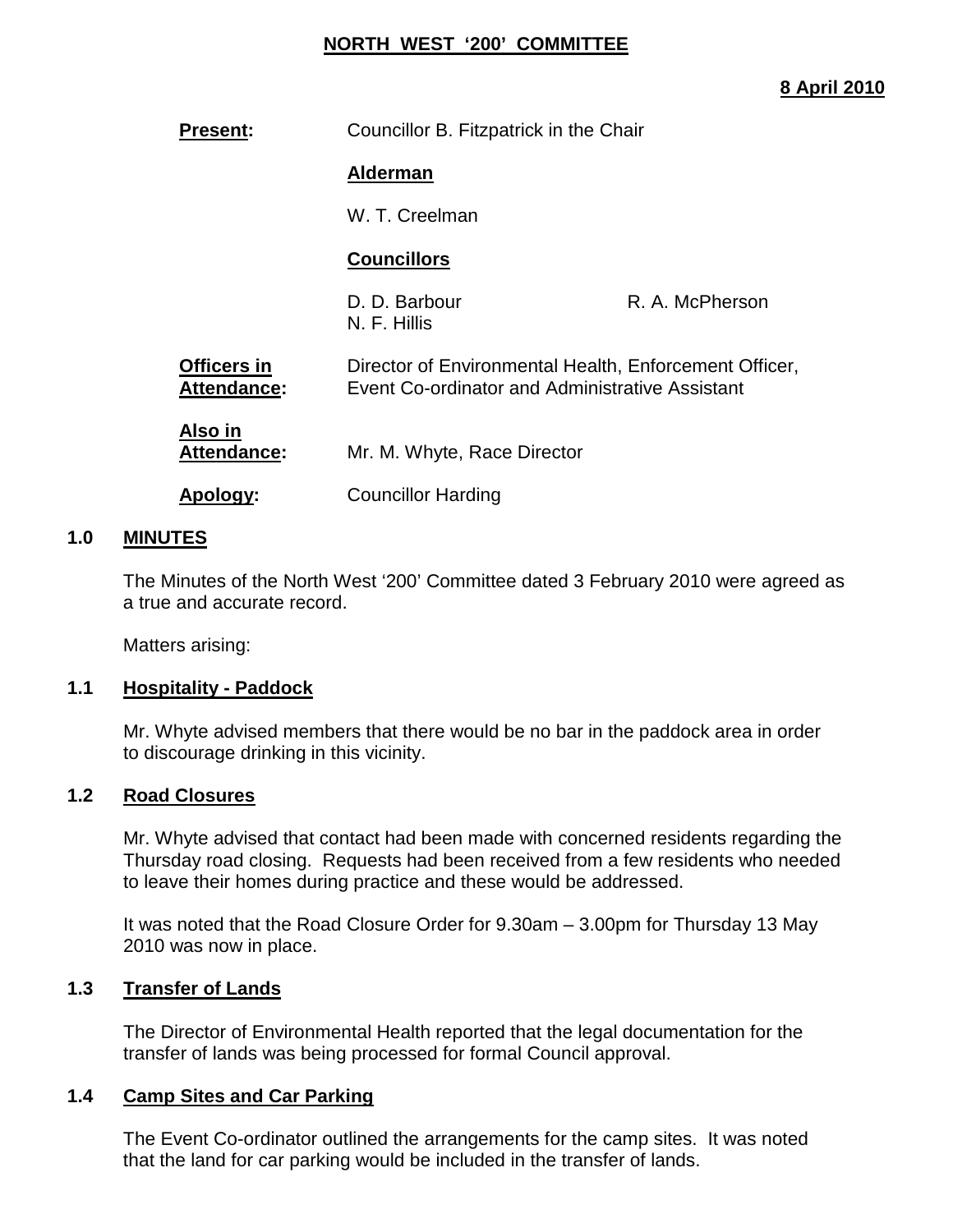### **1.5 Hospitality**

 Mr. Whyte advised that to date 250 tickets had been sold for Race day. It was noted that the marquee would be single storey and the surrounding area had now been tarmaced.

 It was noted that there would a minimum number of tickets available for Council members as the cost was charged to the Motor Club. If requested grandstand tickets only could be made available for Council members.

### **1.6 Race Week Festival**

 The Event Co-ordinator circulated copies of the Race Week Festival Programme to each member and highlighted the main events.

### **1.7 Post Race Clean-up**

 Mr. Whyte advised that the post race clean-up would operate as in previous years. Discussions were ongoing with the Refuse and Cleansing Manager regarding various aspects, including the provision of larger bins in certain locations.

### **2.0 COURSE SAFETY - MATHERS CROSS**

 Mr. Whyte advised members that following a number of site meetings agreement had been reached with Roads Service and work had commenced on the new chicane at Mathers Cross. It was anticipated that Sport NI would fund the cost of £15k.

 It was also noted that a sheugh at Station Corner was being piped which would result in a major safety improvement.

### **3.0 POLICING ARRANGEMENT**

 The Director of Environmental Health commented that it was unfortunate that there was no PSNI representatives present but work was still ongoing with regard to policing arrangements.

### **4.0 EMERGENCY PLANNING AND EVENT MANAGEMENT**

 Following a query Mr. Whyte advised that there were three key documents which captured the above issues:

- Mapping the organisation of the event throughout the year; work commissioned by DCAL;
- Event Safety Plan safety arrangements for the event;
- Overall Event Plan Documents that detailed the event, eg. rules, prize fund, etc.

 It was suggested that these documents be officially adopted by Council/Motor Club for future years.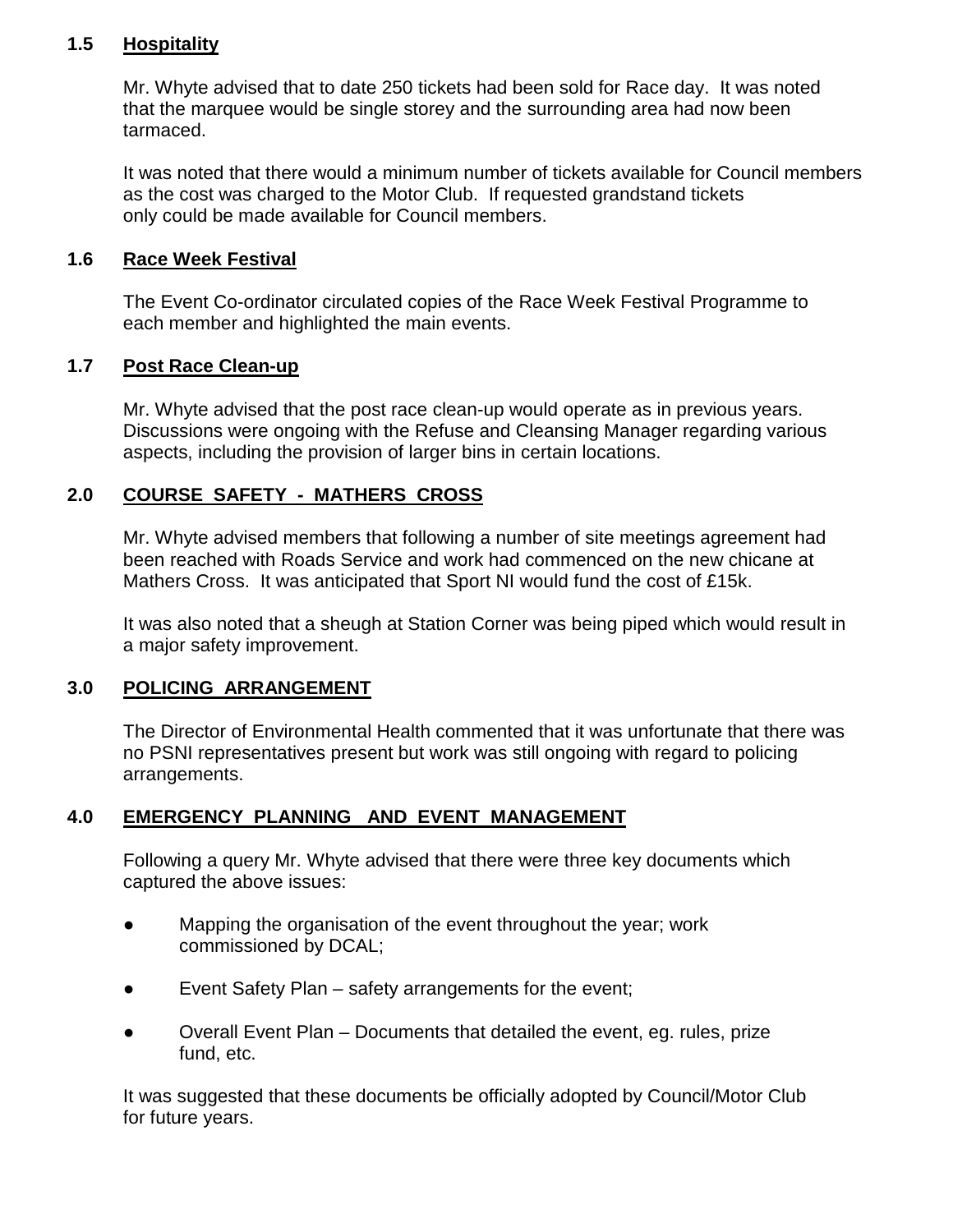# **5.0 TRADERS - BIDS FOR ALL SITES**

 Tenders for the above had been opened by the Administrative Assistant throughout the Meeting and witnessed by the Council members present.

The Event Co-ordinator would prepare a report on the tenders.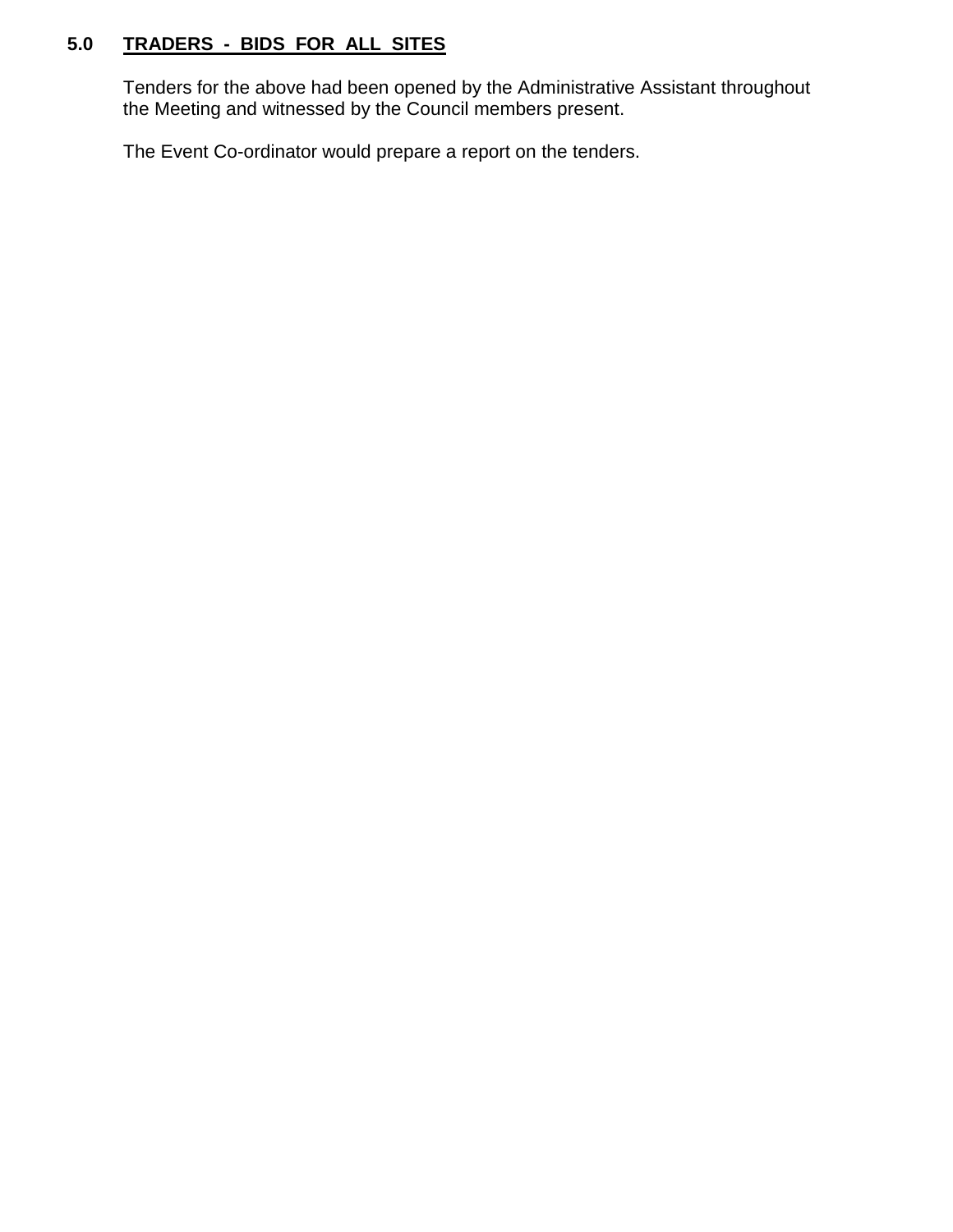### **PLANNING COMMITTEE**

## **13 April 2010.**

| <b>Present:</b>                      | Councillor G. L. McLaughlin in the Chair                                                                                                                    |                                                                                                                                                 |
|--------------------------------------|-------------------------------------------------------------------------------------------------------------------------------------------------------------|-------------------------------------------------------------------------------------------------------------------------------------------------|
|                                      | The Mayor, Councillor S. Gilkinson                                                                                                                          |                                                                                                                                                 |
|                                      | <b>Aldermen</b>                                                                                                                                             |                                                                                                                                                 |
|                                      | E. T. Black (Mrs.)<br>W. T. Creelman<br>M. T Hickey (Mrs.)                                                                                                  | D. McClarty<br>W. J. McClure                                                                                                                    |
|                                      | <b>Councillors</b>                                                                                                                                          |                                                                                                                                                 |
|                                      | C. S. Alexander (Ms.)<br>D. D. Barbour<br>J. M. Bradley<br>O. M. Church (Mrs.)<br>A. S. Cole<br>(Items $2.0 - 9.0$ )<br>T. J. Deans<br>(Items $1.0 - 3.0$ ) | E. P. Fielding (Mrs.)<br><b>B.</b> Fitzpatrick<br>D. Harding<br>(Items $2.3 - 9.0$ )<br>R. A. McPherson<br>A. McQuillan<br>(Items $2.3 - 9.0$ ) |
| <u>Also in</u><br><b>Attendance:</b> | Representatives from the Planning Service -<br>Mr. P. Duffy and Mr. R. McGrath                                                                              |                                                                                                                                                 |
| <b>Officers in</b>                   | Principal Administrative Officer, Senior Environmental                                                                                                      |                                                                                                                                                 |

 **Attendance:** Health Officer and Administrative Assistant

**Apologies:** Deputy Mayor, Councillors Dallat, Hillis and Leonard

#### **1.0 WELCOME**

 The Chairman welcomed everyone, including members of the public, to the Meeting.

### **2.0 PLANNING APPLICATIONS**

A list of fifty applications was presented for consideration (previously supplied).

#### **Applications Deferred from Previous Meeting**

2.1 Application No. 1 C/2008/0172/F Provision of 7 no. townhouses and 17 no. apartments at 31e Hazelbank Road, Coleraine for C & E Developments

The opinion of the Planning Service was to approve.

It was agreed that the application be approved.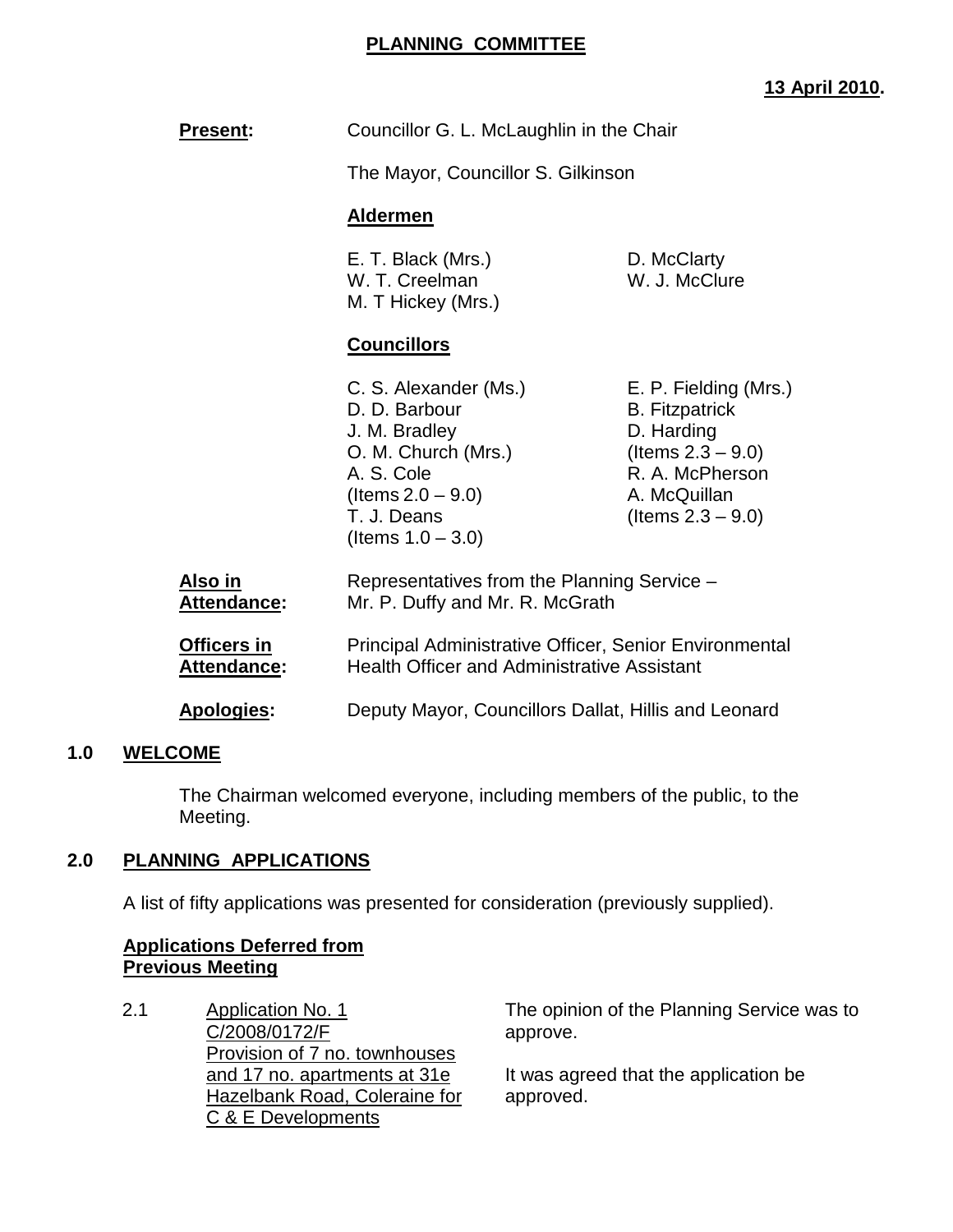- 2.2 Application No. 2 C/2008/0486/F Retrospective retention of home working taxi business at 336 Masteragwee Terrace, Coleraine for Mr. D. Tosh
- 2.3 Application No. 3 C/2009/1059/F Proposed 15 no. apartments (comprised of 3 no. detached buildings of  $\overline{5}$  no. in each) 2 new access to Ballycairn Road and retention of existing access at Nos. 4, 6, 8 and 10 Ballycairn Road, Coleraine for Gillen Developments Ltd.

The opinion of the Planning Service was to refuse.

It was agreed that the application be refused.

The opinion of the Planning Service was to refuse.

Mr. Duffy reported that amended plans had been received and the application would be withdrawn to facilitate further consultation and reconsideration.

Concern was expressed that the amended plans would not be considered by Planning Service as a new application and that, as such, the application could be returned to Council with no opportunity for a deferral.

Mr. Duffy advised that in some cases exceptional circumstances may justify a second deferral but no guarantee could be given on this particular application.

Regardless of the fact that the application had been withdrawn members still wished to express their opinion considering the level of Council concern at the impact of the proposed development on the Ballycairn area of the town and more particularly the involvement of the Minister of the Environment.

Following discussion it was proposed by Councillor Ms. Alexander and seconded by Councillor Bradley:

> That Council support the refusal of this application referring to Nos. 4, 6, 8 and 10 Ballycairn Road, Coleraine whether it be for apartments or townhouses.

On being put to the Meeting the proposal was carried, twelve members voting in favour and no one voting against.

The opinion of the Planning Service was to approve.

2.4 Application No. 4 C/2009/0396/F Change of house type from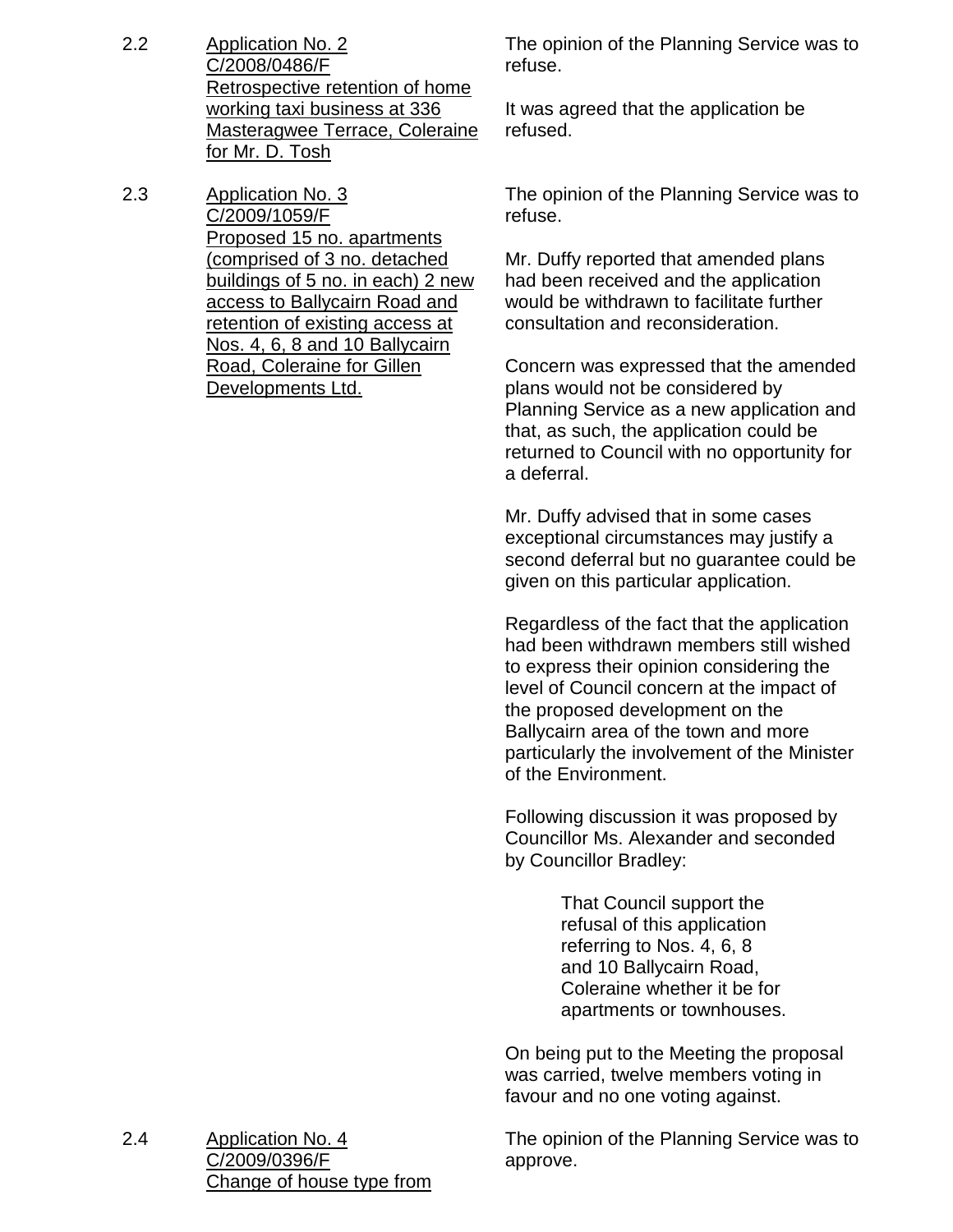previously approved application C/2008/0045/F to provide one and a half storey dwelling house with existing out building to be refurbished in its original location to be used as a garage at 126 Carrowreagh Road, Garvagh for Mr. D. Penny

2.5 Application No. 5 C/2009/0441/F Application to regularise existing as built landscaping and finishes to rear laneway of 5 no. existing dwellings at 51/53 Dhu Varren, Portrush for Mr. and Mrs. McCombe and R. McIlmoyle

The opinion of the Planning Service was to approve.

It was agreed that the application be approved.

2.6 Application No. 6 C/2009/0683/F Amendments to design of approved dwelling 340m south of 15 Lisnamuck Road, Aghadowey, Coleraine for Mr. and Mrs. Farley

2.7 Application No. 7 C/2009/0685/O Demolition of existing dwelling and erection of 3 no. townhouses and associated parking at 17 Lissadell Avenue, Portstewart for Mr. McDonald

2.8 Application No. 8 C/2009/0700/F New access position to dwelling previously approved under C/2007/1094/RM at 550m west of 120 Edenbane Road, Kilrea for Mr. W. Bradley

2.9 Application No. 9 C/2009/0744/O Site for farm dwelling and garage 55m west of No. 12 Drumbane Road, Garvagh for Mr. D. Rafferty

2.10 Application No. 10 C/2009/0755/F Retrospective planning for change of use of building from carpet sales to garage for maintenance of cars/vehicles at 14 Portstewart Road, Coleraine

The opinion of the Planning Service was to approve.

It was agreed that the application be approved.

The opinion of the Planning Service was to approve.

It was agreed that the application be approved.

The opinion of the Planning Service was to approve.

It was agreed that the application be approved.

The opinion of the Planning Service was to approve.

It was agreed that the application be approved.

The opinion of the Planning Service was to refuse.

It was agreed that the application be refused.

It was agreed that the application be approved.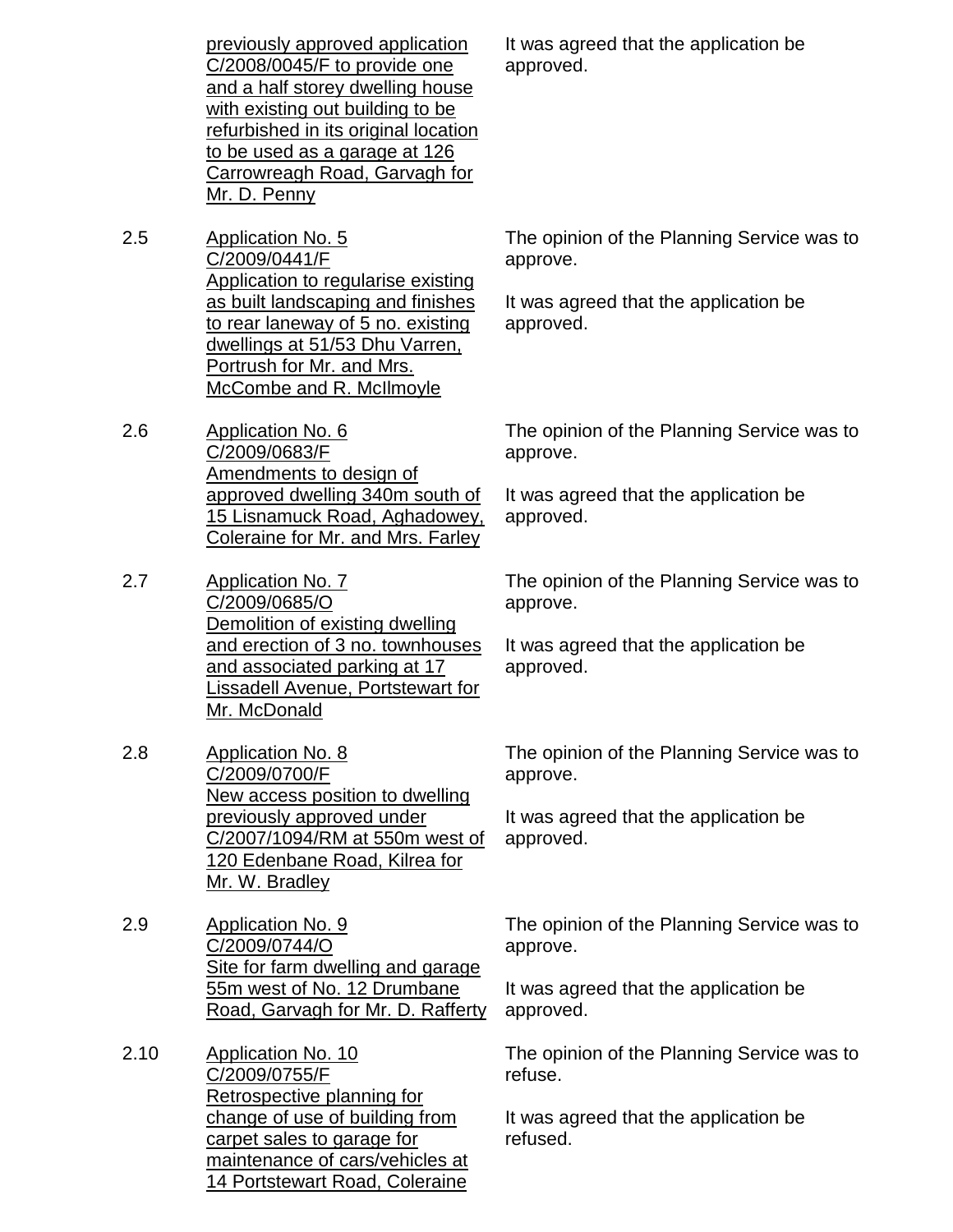#### **New Applications**

2.11 Application No. 4 C/2009/0026/F Variation of condition No. 2 of planning approval C/2006/1001/RM to allow retention of built dwelling with proposed alternative vehicular access from lane between Nos. 13 and 15 Parker Avenue, Portrush (location at rear of 9 Hopefield Avenue, Portrush) for Mr. R. Martin

The opinion of the Planning Service was to approve.

It was proposed by the Mayor, seconded by Councillor Ms. Alexander and agreed:

> That the application be deferred for one month to facilitate an office meeting on the grounds that all material planning considerations had not been assessed.

It was further agreed that a representative from Roads Service be requested to attend.

2.12 Application No. 15 C/2009/0719/F Demolition of existing dwelling and erection of residential development to include 4 no. two storey apartments, 4 no. two storey townhouses, 3 no. two storey townhouses (11 units), associated parking and landscaping at 20 Dunderg Road, Macosquin, Coleraine for Mr. S. Mullan

The opinion of the Planning Service was to refuse.

It was proposed by Alderman Mrs. Hickey and seconded by Councillor McPherson:

> That the application be deferred for one month to facilitate an office meeting on the grounds that all material planning considerations had not been assessed.

As an amendment it was proposed by Councillor McQuillan and seconded by Councillor Bradley:

> That Council support a refusal.

On being put to the Meeting the amendment was carried, twelve members voting in favour and four members voting against.

The opinion of the Planning Service was to approve.

It was proposed by Councillor Fitzpatrick, seconded by Alderman McClarty and agreed:

2.13 Application No. 16 C/2009/0740/F Proposed farm building at 15 Damhead Road, Coleraine for Mr. G. Millen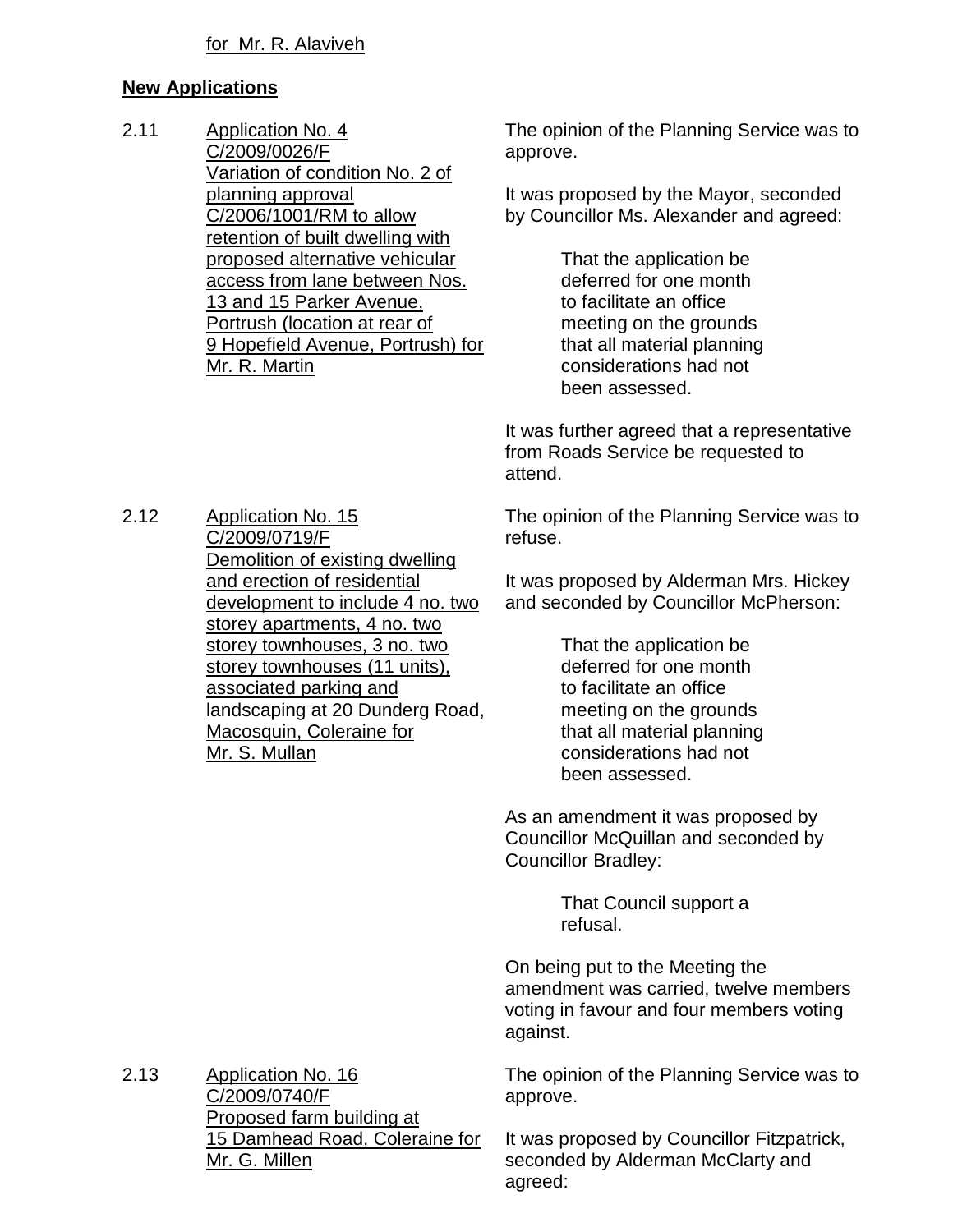That the application be deferred for one month to facilitate an office meeting on the grounds that all material planning considerations had not been assessed.

- 2.14 Application No. 19 C/2009/0766/F Change of use from 2 no. existing shop units to 1 no. fast food take away and retrospective application for existing ATM cash dispenser at No. 1 Sconce Road, Articlave for Mr. A. Robinson
- 2.15 Application No. 20 C/2009/0771/F Single storey rear extension to provide family room at 4 Cairnvale Park Coleraine for Mr. and Mrs. Robinson

The opinion of the Planning Office was to refuse.

Following discussion it was agreed that the application be deferred for one month to facilitate the receipt of additional information.

The opinion of the Planning Officer was to refuse.

It was proposed by Alderman McClarty, seconded by Councillor Barbour and agreed:

> That the application be deferred for one month to facilitate an office meeting on the grounds that all material planning considerations had not been assessed.

2.16 Application No. 21 C/2009/0774/F Proposed new shop front (revised design proposal) at Waterside Dental Surgery, 7 Waterside, Coleraine for Mr. O. Thompson

> Application No. 35 C/2010/0028/LB Proposed new shop front (revised design proposal) at Waterside Dental Surgery, 7 Waterside, Coleraine for Mr. O. Thompson

2.17 Application No. 22 C/2009/0797/F Retrospective permission for internal modification of premises resulting in a change of use from a nursing home to provide 12 no. apartments (6 x 1 bedroom and

The opinion of the Planning Officer was to refuse both applications.

It was proposed by Alderman McClarty, seconded by Councillor Barbour and agreed:

> That the applications be deferred for one month to facilitate an office meeting on the grounds that all material planning considerations had not been assessed.

The opinion of the Planning Service was to refuse.

Consideration was given to letter from Ms. Lorna Dougherty, 60 Eglinton Street, Portrush (copy circulated to each member).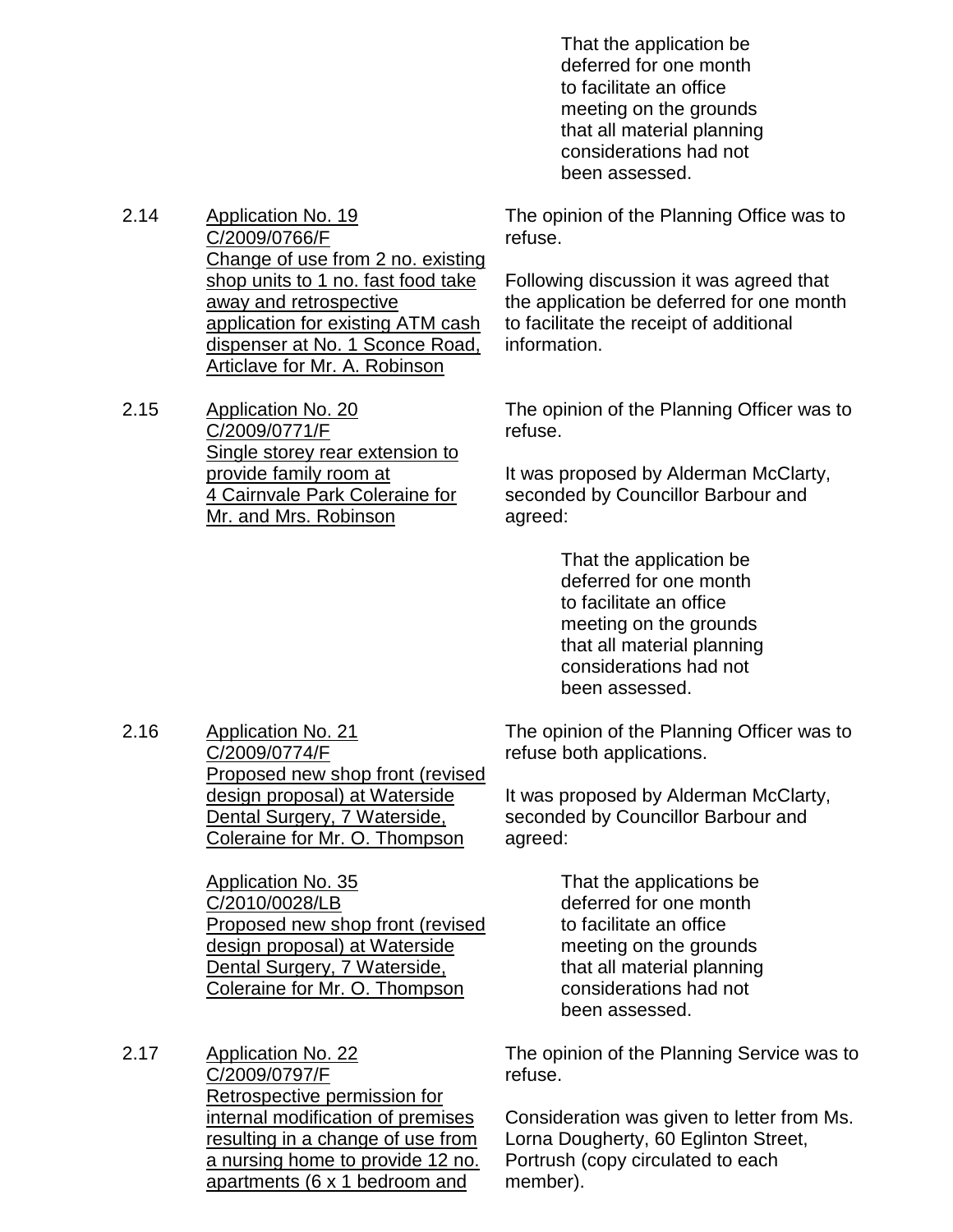| 6 x 2 bedroom) for residential |  |  |
|--------------------------------|--|--|
| purposes at 62 and 64 Eglinton |  |  |
| Street, Portrush for G.S.G.    |  |  |
| Construction                   |  |  |
|                                |  |  |

It was proposed by Councillor McPherson and seconded by the Mayor:

> That the application be deferred for one month to facilitate an office meeting on the grounds that all material planning considerations had not been assessed.

As an amendment it was proposed by Councillor Ms. Alexander and seconded by Councillor Fitzpatrick:

> That Council support a refusal.

On being put to the Meeting the amendment was carried, thirteen members voting in favour and no one voting against.

The opinion of the Planning Officer was to approve.

It was proposed by Alderman McClarty, seconded by Councillor Ms. Alexander and agreed:

> That the application be deferred for one month to facilitate an office meeting on the grounds that all material planning considerations had not been assessed.

2.19 Application No. 26 C/2009/0814/F Proposed new two storey extension to rear of dwelling at 7 Wheatsheaf Park, Coleraine for Mr. C. Convery

The opinion of the Planning Officer was to refuse.

It was proposed by Councillor Barbour, seconded by Alderman McClarty and agreed:

> That the application be deferred for one month to facilitate an office meeting on the grounds that all material planning considerations had not been assessed.

2.18 Application No. 24 C/2009/0803/F Redevelopment of stable block to residential accommodation at 22A Atlantic Road, Coleraine for Ms. H. Jackson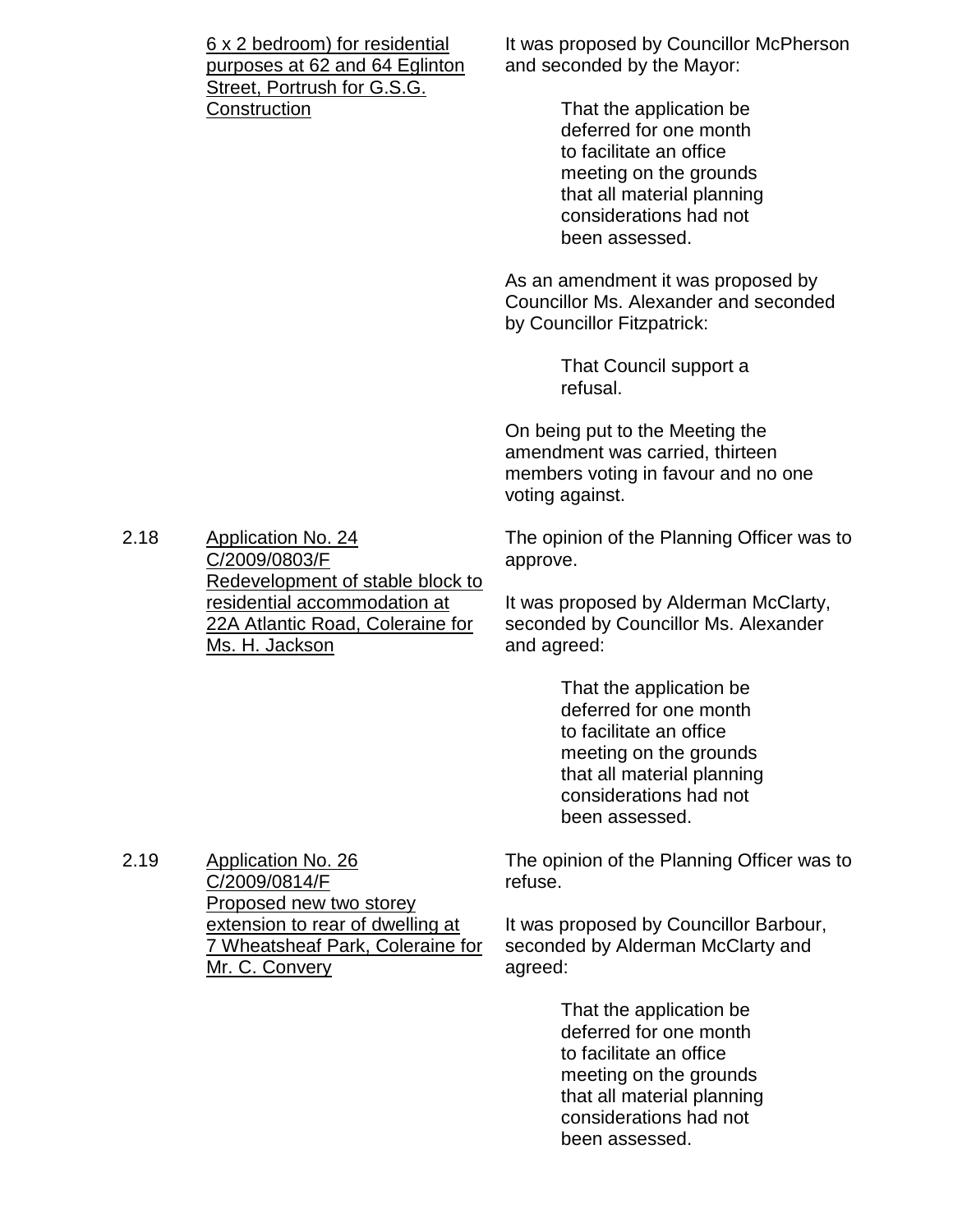2.20 Application No. 28 C/2009/0829/F Proposed adventure mini golf, recreation facility at Nos.  $1 - 7$ (inclusive) Kerr Street, Portrush for Kennedy Entertainments The opinion of the Planning Officer was to refuse. It was proposed by Councillor Bradley, seconded by Councillor Fitzpatrick: That the application be deferred for one month to facilitate an office meeting on the grounds that all material planning considerations had not been assessed. As an amendment it was proposed by Councillor McPherson and seconded by Councillor Deans: That Council support a refusal. On being put to the Meeting the amendment was carried, ten members voting in favour and three members voting against. 2.21 Application No. 31 C/2010/0011/F Variation of condition 5 (from two storey to two and a half storey) of the outline planning permission on lands at and to the rear of Nos. 3, 5, 7, 9, 11 Main Street, Garvagh for Westbury Properties The opinion of the Planning Officer was to refuse. It was proposed by Alderman Mrs. Hickey, seconded by Councillor Fitzpatrick: That the application be deferred for one month to facilitate an office meeting on the grounds

 that all material planning considerations had not been assessed.

As an amendment it was proposed by Councillor Bradley and seconded by Alderman Creelman:

> That Council support a refusal.

On being put to the Meeting the amendment was carried, twelve members voting in favour and three members voting against.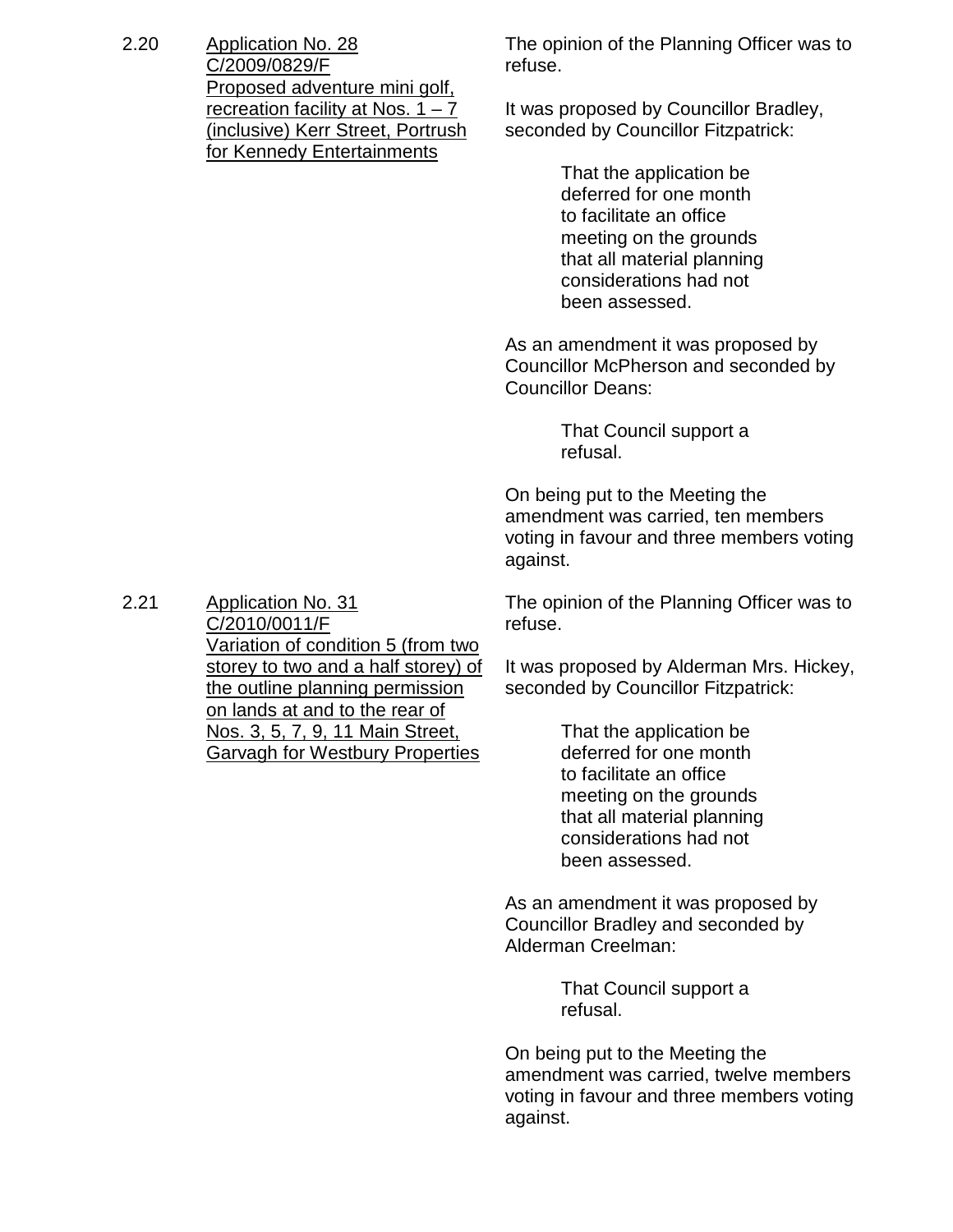2.22 Application No. 32 C/2010/0018/F Demolition of existing detached dwelling and erection of 2 no. new proposed detached dwellings at 19 Prospect Road, Portstewart for Mr. G. Kee

The opinion of the Planning Officer was to refuse.

It was proposed by Alderman McClure, seconded by Councillor Fitzpatrick and agreed:

> That the application be deferred for one month to facilitate an office meeting on the grounds that all material planning considerations had not been assessed.

2.23 Application No. 36 C/2010/0029/F Proposed dwelling with attached garage and granny flat above 540m north of 91 Killyvalley Road, Garvagh

The opinion of the Planning Officer was to refuse.

It was proposed by Councillor McQuillan, seconded by Councillor Fitzpatrick and agreed:

> That the application be deferred for one month to facilitate an office meeting on the grounds that all material planning considerations had not been assessed.

The opinion of the Planning Officer was to refuse.

It was proposed by Alderman Mrs. Black, seconded by Councillor McPherson and agreed:

> That the application be deferred for one month to facilitate an office meeting on the grounds that all material planning considerations had not been assessed.

2.25 Application No. 38 C/2010/0039/O Replacement dwelling and garage 320m north west west of 73 Ballygawley Road, Aghadowey, Coleraine for Mr. and Mrs. D. McAleese

The opinion of the Planning Officer was to refuse.

It was proposed by Councillor McQuillan, seconded by Councillor Mrs. Church and agreed:

> That the application be deferred for one month

2.24 Application No. 37 C/2010/0038/F Sub division of existing dwelling with one part to be used for self catering accommodation at 7 Wattstown Crescent, Mountsandel, Coleraine for Mr. L. Aversano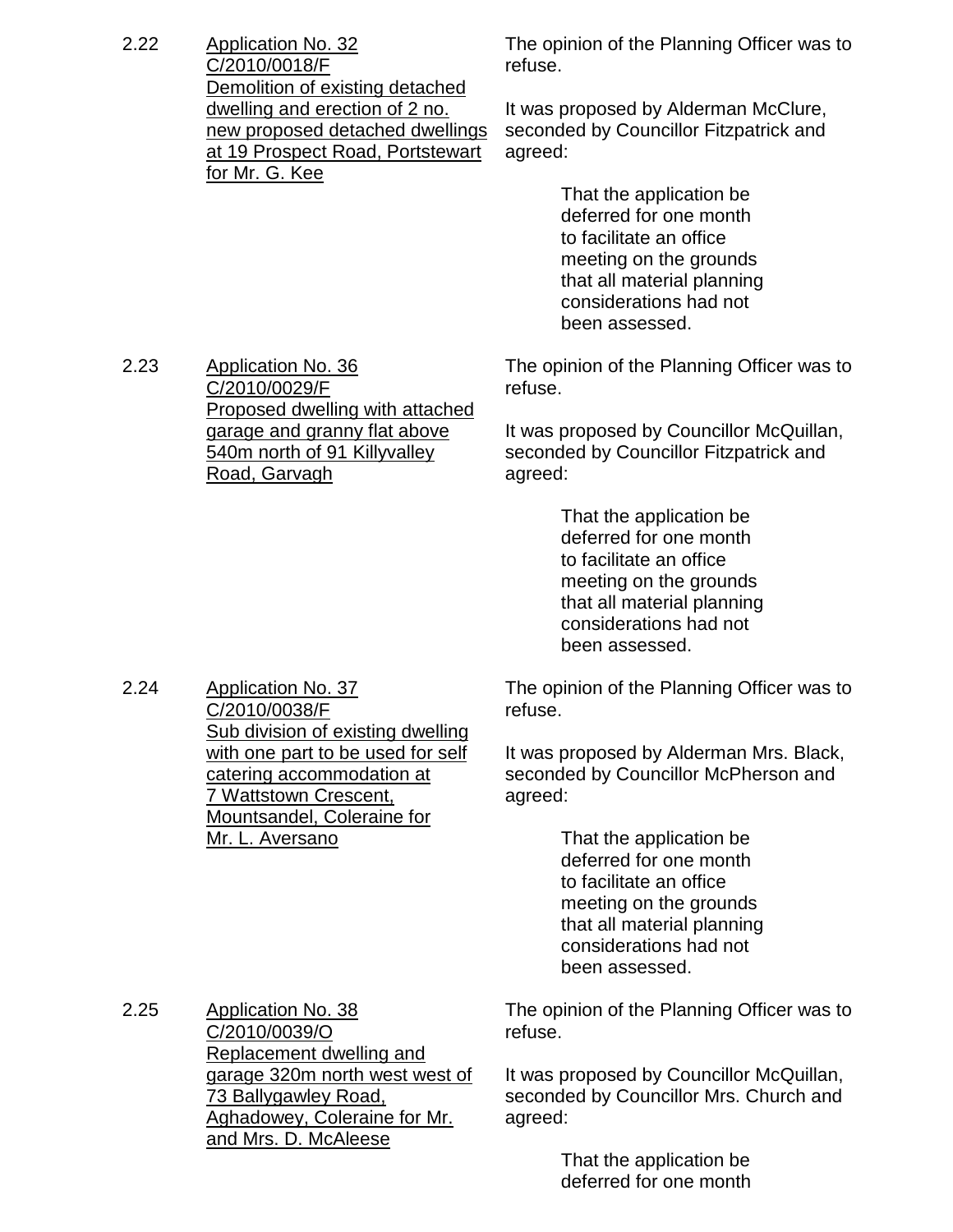to facilitate an office meeting on the grounds that all material planning considerations had not been assessed.

### **3.0 OFFICE MEETINGS**

It was noted that the office meetings would be held on Friday, 30<sup>th</sup> April, 2010.

## **4.0 PLANNING ISSUES RAISED BY MEMBERS**

### **4.1 Kiddieland, Portrush – Appeal**

 Reference was made to the enforcement action pending prior to the above appeal.

 Mr. Duffy confirmed that the enforcement action had been reactivated following the dismissal of this planning appeal.

### **4.2 Take-Aways**

 Reference was made to the proliferation of hot food take-aways on the Millburn Road, Coleraine. The matter would be taken up with the Director of Environmental Health.

# **5.0 PLANNING APPEALS INFORMATION**

 The Planning Appeals Report detailing the result of the following appeals was noted (previously supplied):

- **5.1 (i) Alleged unauthorised use of land for the storage and distribution of oil, the storage of commercial vehicles, the storage of associated materials (portaloos, mobile home, prefabricated office building) making a material change in the use of the said lands;** 
	- **(ii) Alleged unauthorised hard standing mobile home and office building on land at Gateside Road, Islandmore Upper, Coleraine;**
- **5.2 Residential development comprising 47 no. apartments, associated car parking and communal and public open space at 20, 22 and 22a Portstewart Road, Coleraine for O'Kane and Devine Ltd.**

### **6.0 NILGA - AGENTS' TELEPHONE NUMBERS ON PLANNING SCHEDULES**

 Consideration was given to letter dated 22 March 2010 from NILGA regarding a request from Banbridge District Council for Planning Service to include the telephone numbers of agents on the monthly planning schedules issued to Councils.

 It was proposed by Councillor Ms. Alexander, seconded by Councillor McPherson and agreed:

That Council support Banbridge District Council.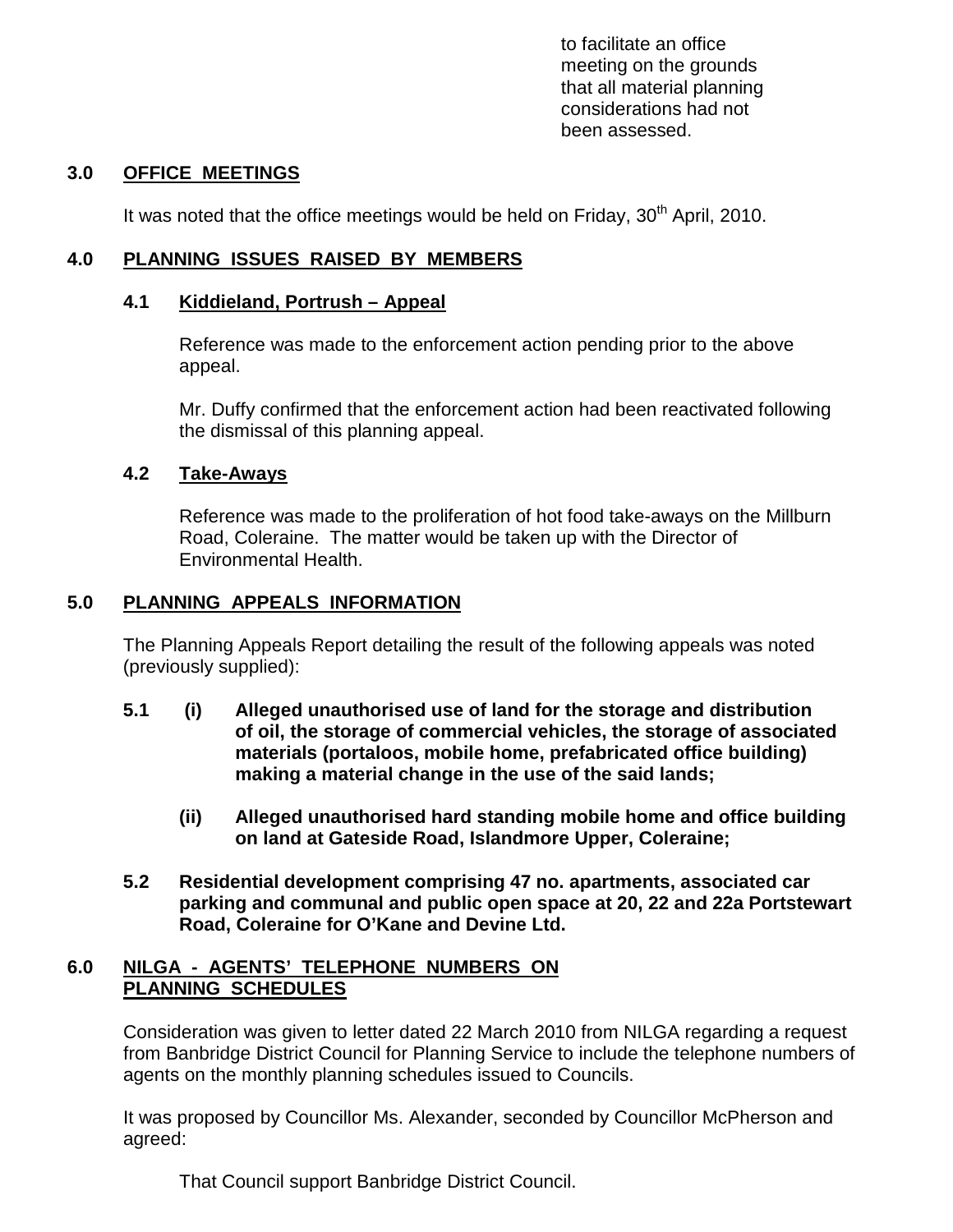#### **7.0 C/2008/0311/F PROPOSED CONCRETE BATCHING PLANT AT CRAIGAHULLIAR, PORTRUSH**

 It was agreed that Council write to the Minister for the Environment requesting an update on the above application.

### **8.0 REFORM OF THE PLANNING SYSTEM IN NORTHERN IRELAND: YOUR CHANCE TO INFLUENCE CHANGE - CONSULTATION**

 Consideration was given to letter dated 26 March 2010 from Planning Service Headquarters together with Government Response for the above consultation.

 It was agreed that Fleming Mounstephen Planning provide a report summarising the Response.

### **9.0 DIVISIONAL PLANNING MANAGER**

 It was agreed that Mrs. Mary MacIntyre, Divisional Planning Manager, be invited to attend a future meeting of the Planning Committee to update members on progress within the Planning Service.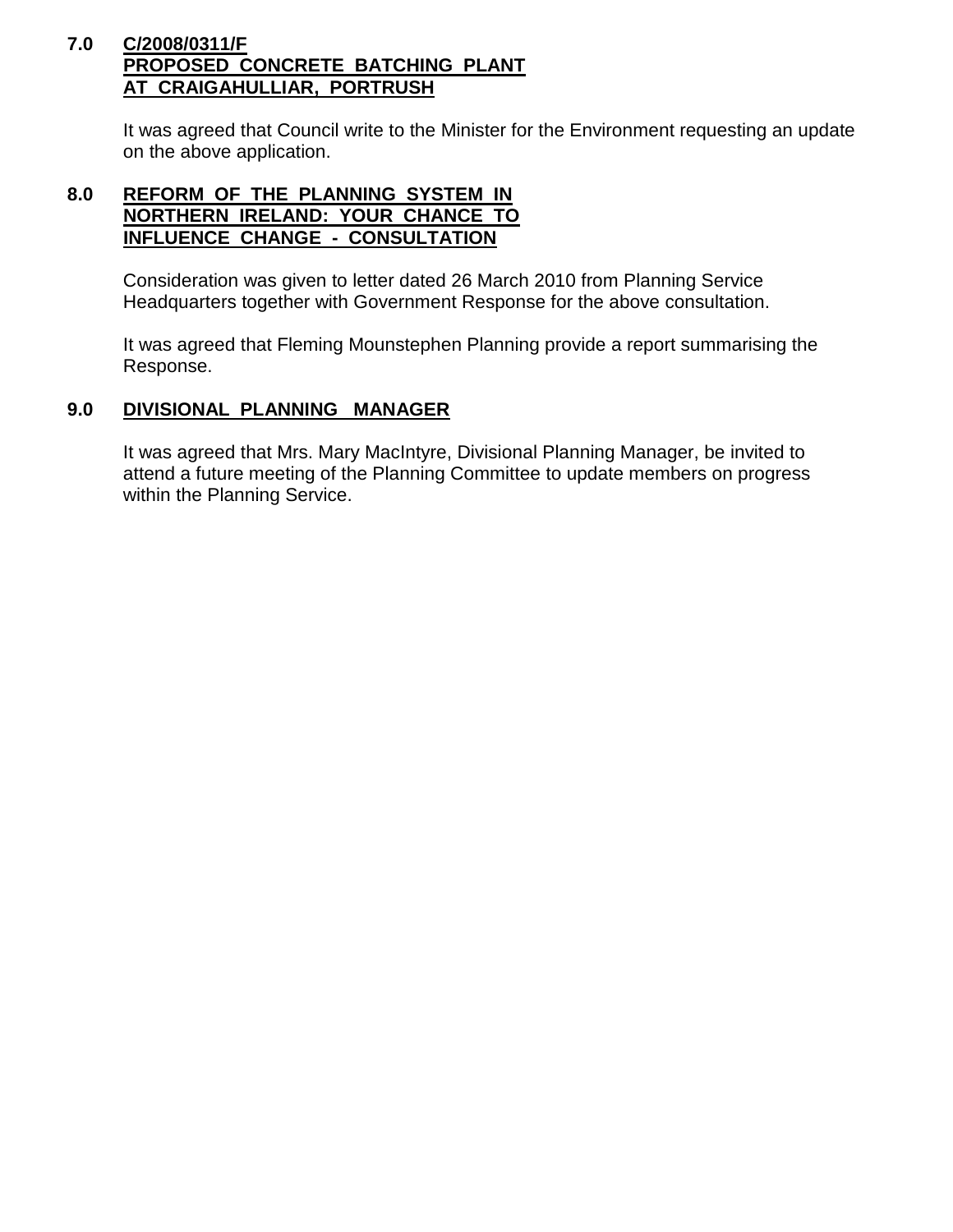### **POLICY AND DEVELOPMENT COMMITTEE**

#### **20th April, 2010.**

| <b>Present:</b> | Councillor D. D. Barbour, in the Chair |
|-----------------|----------------------------------------|
|                 |                                        |

The Mayor, Councillor S. Gilkinson

#### **Aldermen**

E. T. Black (Mrs.) D. McClarty  $($ ltems  $1.0 - 6.1.2)$  (Item 1.0) W. T. Creelman W. J. McClure M. T. Hickey (Mrs.)

#### **Councillors**

- C. S. Alexander (Ms.) T. J. Deans  $($ ltems  $1.0 - 8.0$ ) E. P. Fielding  $(Mrs.)$ J. M Bradley B. Fitzpatrick  $($ ltems  $1.0 - 6.1.2)$  N. F. Hillis O. M. Church (Mrs.) B. Leonard A. S. Cole  $($ Items  $1.0 - 8.0)$ J. J. Dallat G. L. McLaughlin  $($ ltems  $1.0 - 6.1.2)$  A. McQuillan R. A. McPherson
	-

**Officers in** Town Clerk and Chief Executive, Director of Corporate **Attendance:** Services, Head of Development Services (Items 1.0 – 6.1.2), Head of Performance Policy and Governance, Portrush Regeneration Manager (Items 1.0 – 6.1.2) and Administrative Assistant

**Apology:** Councillor King

#### **1.0 CORPORATE SERVICES' REPORT**

The Report of the Director of Corporate Services was considered (previously supplied).

Matters arising:

#### **1.1 Local Government (Disqualification) (Amendment) Bill**

#### **Recommended:**

Following discussion, that responses would be made on a party basis.

#### **1.2 For Information**

Members noted information on the following topics, as contained in the report.

- (i) Abstract of accounts.
- (ii) Insurance update.
- (iii) Accounts.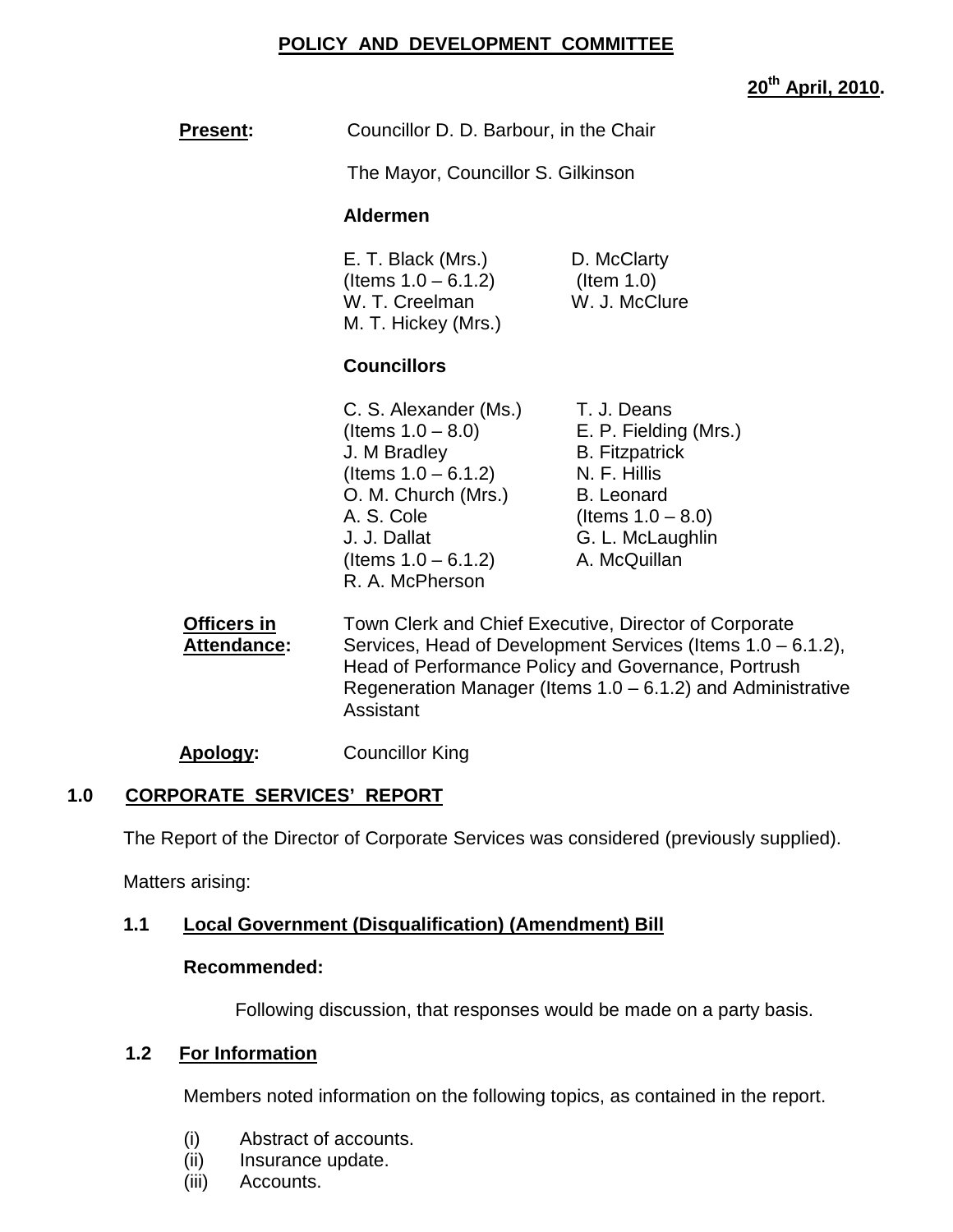#### **1.3 Appointment**

The following appointment had been made in accordance with the Local Government Staff Commission's Code of Procedures on Recruitment and Selection.

Environmental Health Department

District Environmental Health Officer: Peter Kerr.

### **2.0 DEVELOPMENT SERVICES' REPORT**

The Report of the Head of Development Services was considered (previously supplied).

Matters arising:

### **2.1 Coleraine Harbour Commissioners**

Members noted that, following the resignation of Councillor Ms. Alexander, a vacancy for a Member of Council existed on Coleraine Harbour Commission.

#### **Recommended:**

 On the proposal of Councillor Deans and seconded by the Mayor, that Alderman McClure be nominated to fill this positiion.

### **2.2 Local Partnership Working on Policing & Community Safety: A Consultation Paper**

 Consideration was given to this document (previously supplied) along with the response proforma reflecting views from Coleraine District Policing Partnership Working Group and relevant Officers (previously supplied).

#### **Recommended:**

 That Council endorses the response proforma and supports Option 2 as the preferred model with the recommendation that any change be implemented within the Review of Public Administration process and timescales.

#### **2.3 Peace III**

Consideration was given to information on this topic, as contained in the report.

#### **Recommended:**

That Council agrees in principle to act as lead Council for Phase 2 of the North East Peace III Programme subject to the consensus of the partner Councils.

#### **2.4 Draft Regeneration and Housing Bill – Department for Social Development**

 Consideration was given to Council's draft response to this Bill (previously supplied).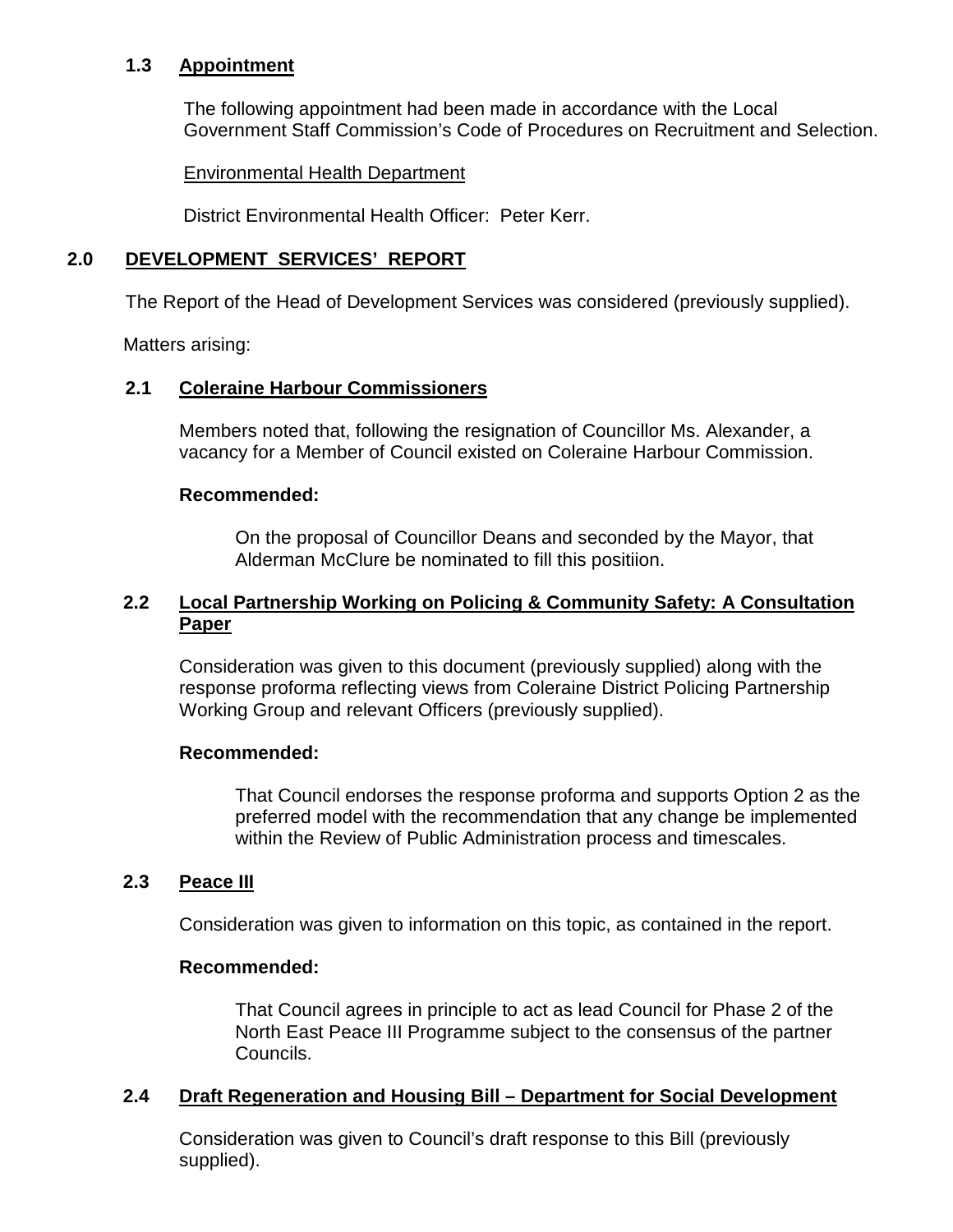### **Recommended:**

That Council approves the draft response to the Department for Social Development.

### **2.5 For Information**

Committee noted information on the following topics, as contained in the report.

- **EXECOMMUNITY Festival Fund**
- Diary Date Coleraine Connected A Project Kelvin Information Seminar

#### **2.6 Portrush Regeneration Programme**

 In response to queries from a number of Members, the Head of Development Services clarified the reasons for this item being held 'In Committee'.

Following a short period of discussion, it was proposed by Alderman Mrs. Hickey and seconded by Councillor Dallat:

That this item be considered 'In Committee'.

#### **Agreed:**

With ten votes in favour and six against, that this item be considered 'In Committee' at the end of the meeting.

#### **3.0 ADMINISTRATIVE SERVICES**

#### **3.1 Council Forecast of Events April – May 2010**

Members noted information on key Council events and activities, as contained in the report (previously supplied).

Matters arising:

# 3.1.1 'Big Spring Clean'  $-16^{th}$ -24<sup>th</sup> April, 2010

Interest was expressed at the level of support for this event. The Environment Officer would be asked to bring a report to the Leisure and Environment Committee on  $4<sup>th</sup>$  May, 2010.

#### 3.1.2 Community Cohesion Strategy: follow up meeting  $-20<sup>th</sup>$  April, 2010

In response to a Member's query, it was confirmed that this meeting would be rescheduled.

#### **3.2 Balanced Communities Review Group (BCRG)**

Consideration was given to the draft Terms of Reference for this Group, as contained in the report (previously supplied).

#### **Recommended:**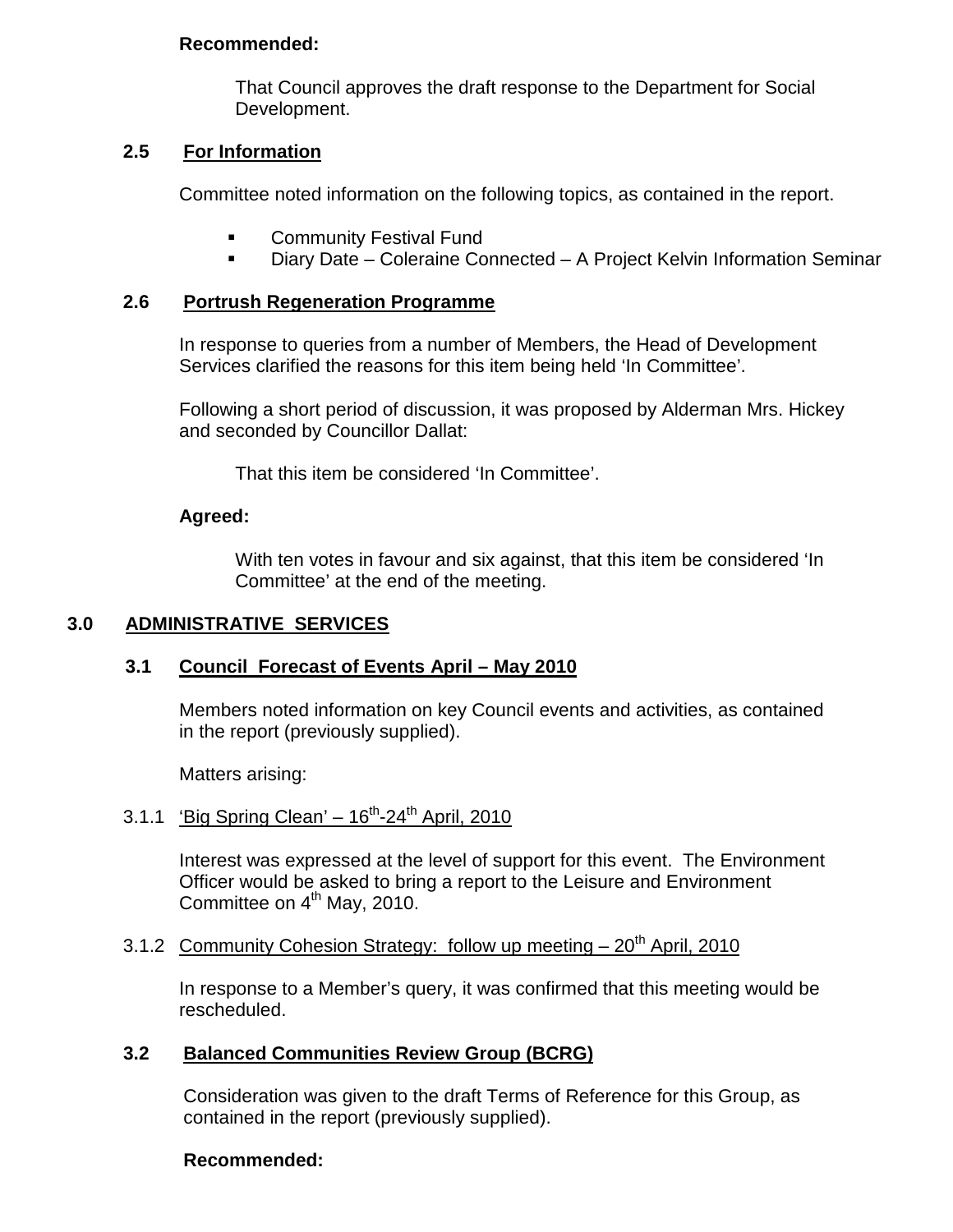That Council adopts the draft Terms of Reference for the BCRG. Thereafter the Group to report twice yearly to the Policy and Development Committee.

 Membership of the Group would comprise those Councillors who had previously been involved with BCRG, with meetings to commence in May 2010.

### **4.0 COUNCIL REPRESENTATION ON THE PATIENT AND CLIENT COUNCIL (DHSSPS)**

Read letter dated 23<sup>rd</sup> March, 2010 from the Head of Public Appointments Unit, Department of Health, Social Services and Public Safety (previously supplied).

Members noted that appointment packs were available from the Head of Performance Policy and Governance.

# **5.0 ARMED FORCES DAY - FLY A FLAG CAMPAIGN - 26TH JUNE, 2010**

Read letter dated 26<sup>th</sup> March, 2010 from the Chief of the Defence Staff, Ministry of Defence in relation to the Fly a Flag Campaign.

It was proposed by Councillor McQuillan and seconded by Councillor Hillis:

 That Council support this event as in 2009 but with the flag being flown at Coleraine Town Hall rather than Cloonavin.

During a period of discussion Members expressed interest in further support for the day.

#### **Recommended:**

That Council agree to fly a flag at Coleraine Town Hall and that Officers contact relevant organisations to discuss the organisation of an event to run alongside.

Councillor Leonard asked that his opposition be recorded.

#### **6.0 NILGA COMMUNICATION TO MEMBERS: STRATEGIC LEADERSHIP BOARD (SLB) 14TH APRIL, 2010**

Consideration was given to this paper (previously supplied). The Town Clerk and Chief Executive advised that the Minister would now put the three points outlined in his options paper to the Executive. It was hoped that a decision would be forthcoming soon.

#### **7.0 GRITTING OF TOWN CENTRE DURING WINTER PERIOD**

Reference was made by Members to a letter from Coleraine Town Partnership in relation to gritting of the town centre.

Following a period of discussion, during which Members' comments were noted, it was agreed that the Director of Technical Services be asked to provide an update on this issue.